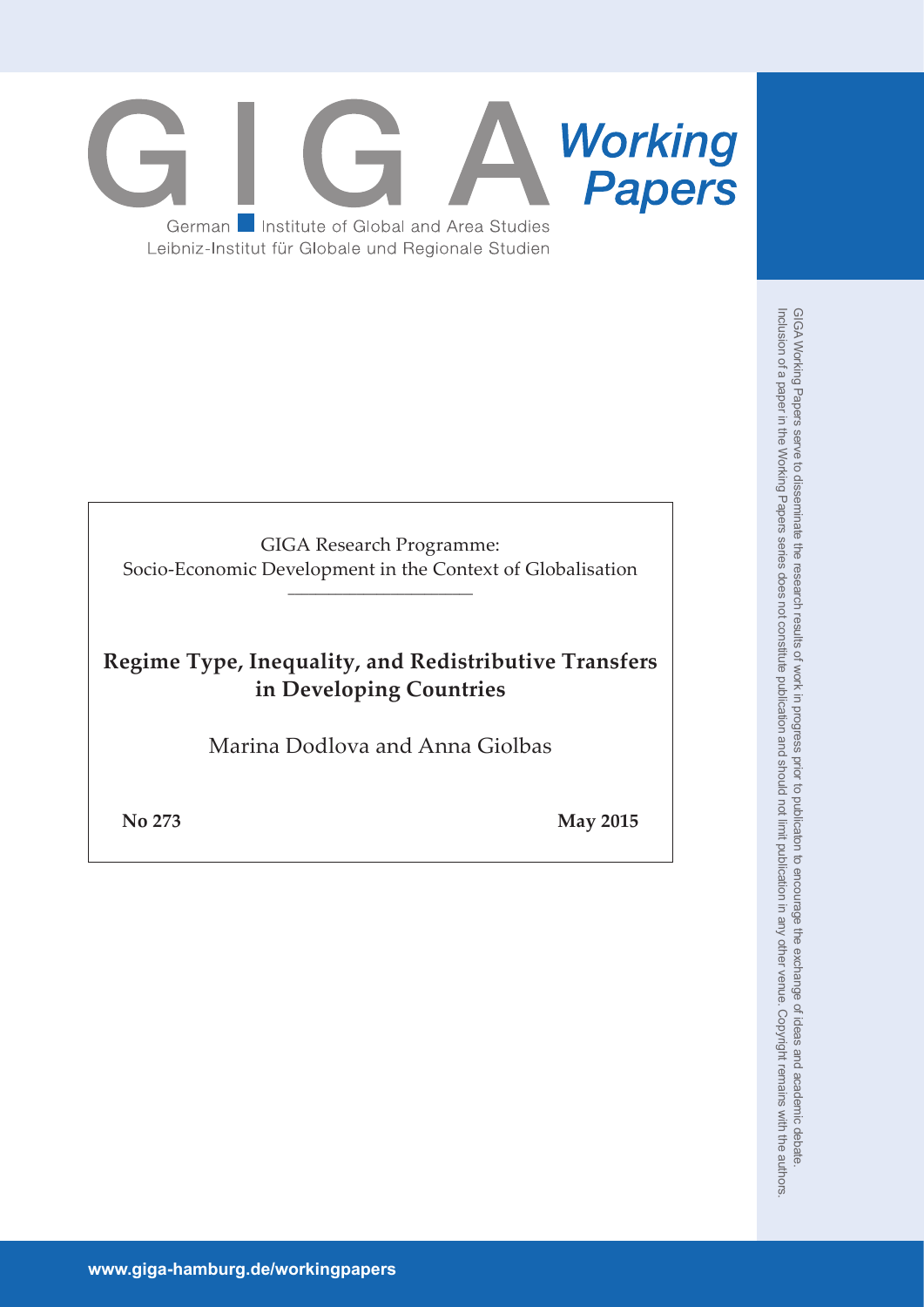# **GIGA Working Papers 273/2015**

Edited by the GIGA German Institute of Global and Area Studies Leibniz‐Institut für Globale und Regionale Studien

The GIGA Working Papers series serves to disseminate the research results of work in progress prior to publication in order to encourage the exchange of ideas and academic debate. An objective of the series is to get the findings out quickly, even if the presenta‐ tions are less than fully polished. Inclusion of a paper in the GIGA Working Papers series does not constitute publication and should not limit publication in any other venue. Copyright remains with the authors.

GIGA Research Programme "Socio‐Economic Development in the Context of Globalisation" Copyright for this issue: © Marina Dodlova and Anna Giolbas

WP Coordination and English‐language Copyediting: Melissa Nelson Editorial Assistance and Production: Silvia Bücke

All GIGA Working Papers are available online and free of charge on the website <www.giga‐hamburg.de/workingpapers>. For any requests please contact: <workingpapers@giga‐hamburg.de>

The GIGA German Institute of Global and Area Studies cannot be held responsible for errors or any consequences arising from the use of information contained in this Working Paper; the views and opinions expressed are solely those of the author or authors and do not necessarily reflect those of the Institute.

GIGA German Institute of Global and Area Studies Leibniz‐Institut für Globale und Regionale Studien Neuer Jungfernstieg 21 20354 Hamburg Germany <info@giga‐hamburg.de> <www.giga‐hamburg.de>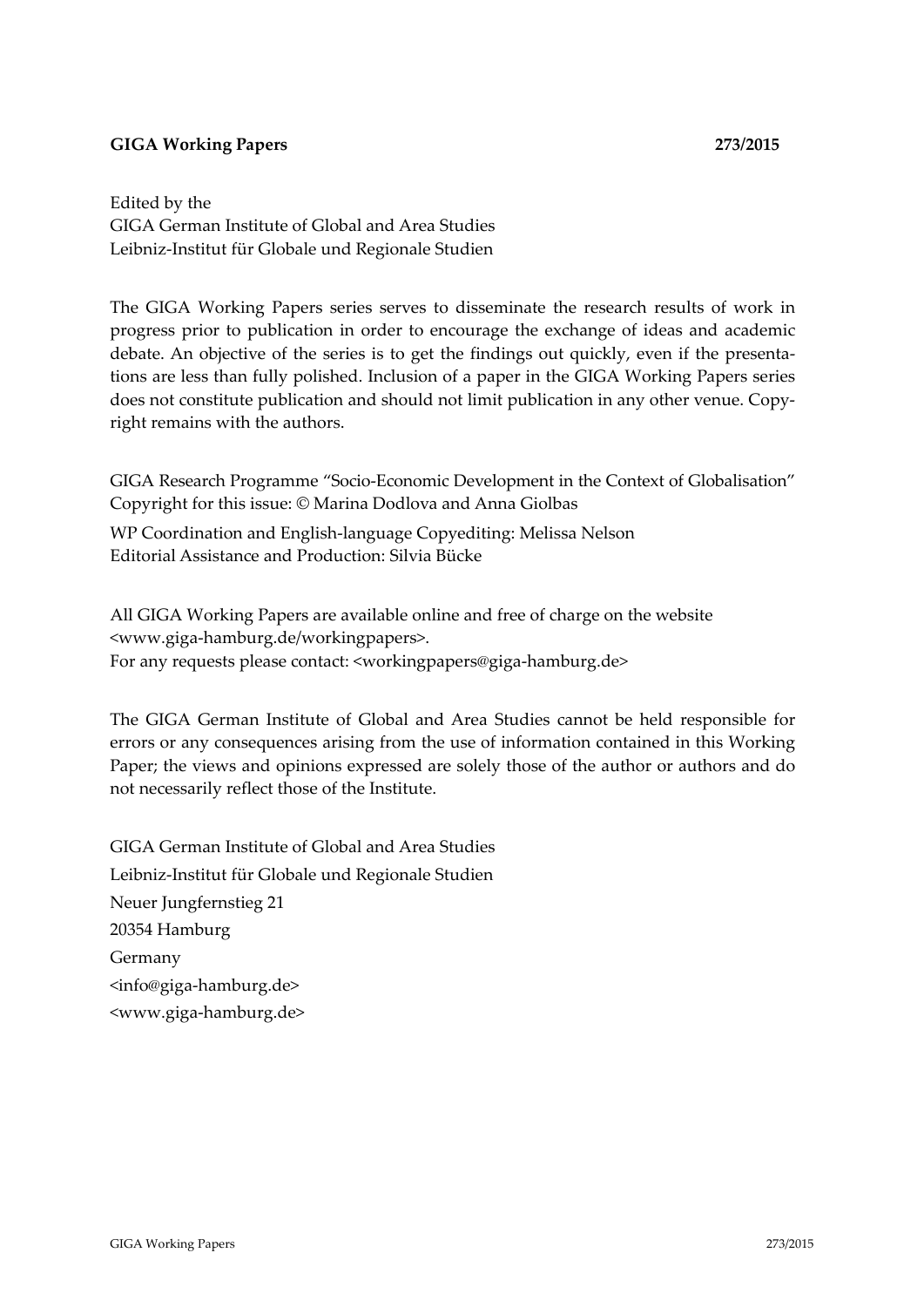# **Regime Type, Inequality, and Redistributive Transfers in Developing Countries**

## **Abstract**

The debate on whether democracy and inequality increase the level of redistribution in a country is still ongoing. We construct a model that predicts a higher probability of redis‐ tribution in democracies than in autocracies. Further, with higher initial inequality, there should be more redistribution in democracies but not necessarily in autocracies. We test these predictions using data on social transfers in developing countries for the period 1960–2010. We confirm that democracy increases redistribution and, to some extent, that there is more redistribution with rising inequality. Hence, on the basis of a direct measure of redistribution, we present evidence to confirm the median voter theorem.

Keywords: regime type, inequality, redistribution, median voter theorem

JEL codes: D72, H53, H75

#### **Dr. Marina Dodlova**

is a research fellow at the GIGA Institute of Latin American Studies. Her research interests include political institutions and pro‐poor policies. <marina.dodlova@giga‐hamburg.de> <www.giga‐hamburg.de/en/team/dodlova>

## **Anna Giolbas**

is a doctoral candidate at Georg August University of Göttingen and the GIGA Institute of Asian Studies. Her research interests include the socioeconomic impacts of the expansion of social security.

<anna.giolbas@giga‐hamburg.de>

<www.giga‐hamburg.de/en/team/giolbas>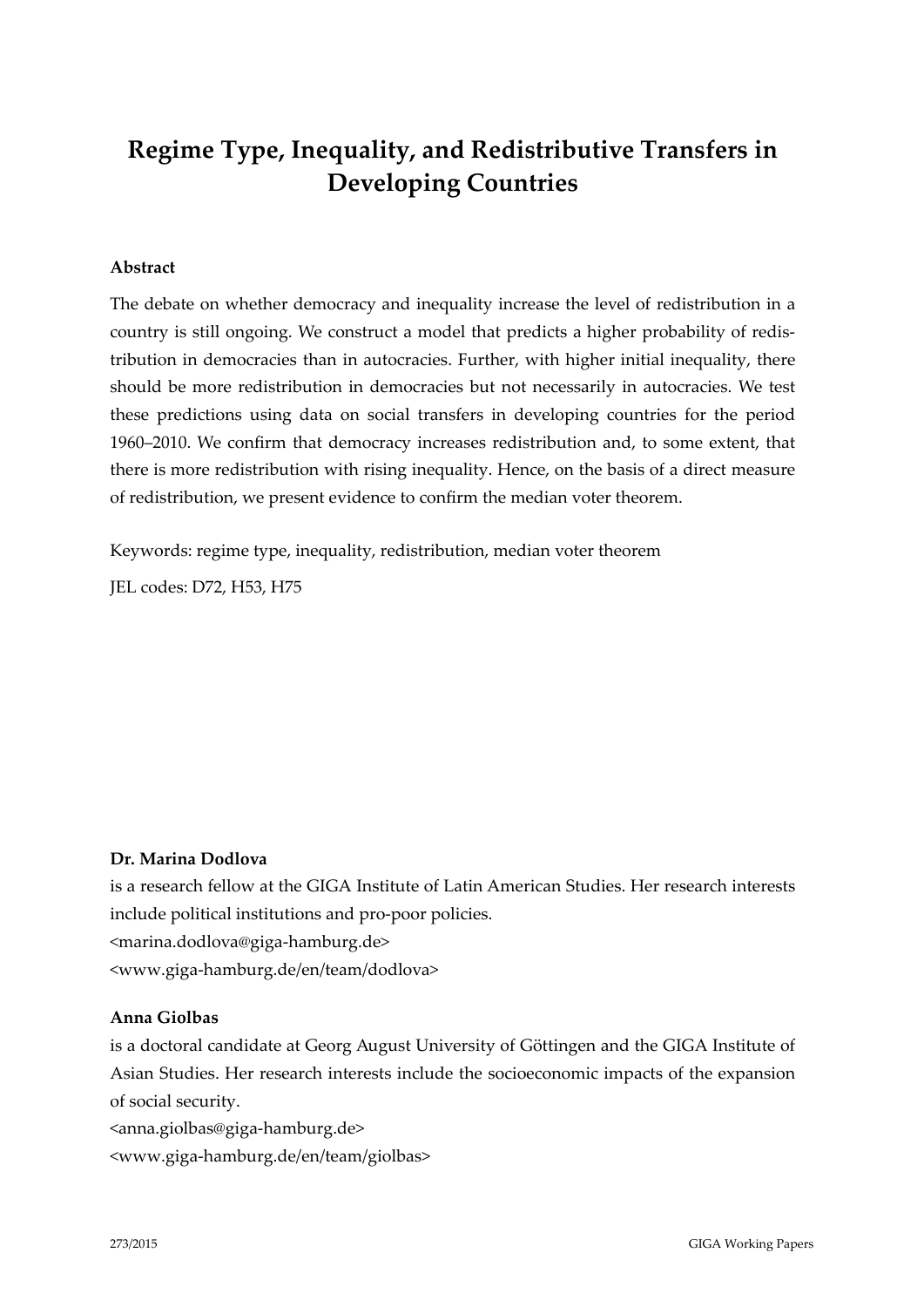# **Regime Type, Inequality, and Redistributive Transfers in Developing Countries**

**Marina Dodlova and Anna Giolbas**

# **Article Outline**

- 1 Introduction
- 2 Related Literature
- 3 Model
- 4 Data and Descriptive Statistics
- 5 Specification
- 6 Results
- 7 Conclusion

Bibliography

Appendix

# **1 Introduction**

Do the poor benefit from majority voting? And how does inequality influence redistribution in democracies and autocracies? Studies exploring these issues are mostly based on the influential work by Meltzer and Richard (1981), who applied the median voter theorem to redistribution.<sup>1</sup> The two authors arrived at the conclusion that majority voting will increase the level of redistribution and that this effect is stronger when the initial level of inequality is

<sup>1</sup> This research is a part of a project entitled "Enhancing Knowledge for Renewed Policies against Poverty," which is funded by the European Union under the 7th Research Framework Programme (NOPOOR project, Theme SSH.2011.1, Grant Agreement No. 290752). We gratefully acknowledge this financial support. We also thank Jann Lay, Daniel Neff, Viola Lucas, and the GIGA Socio‐Economics Seminar participants for their useful comments and suggestions.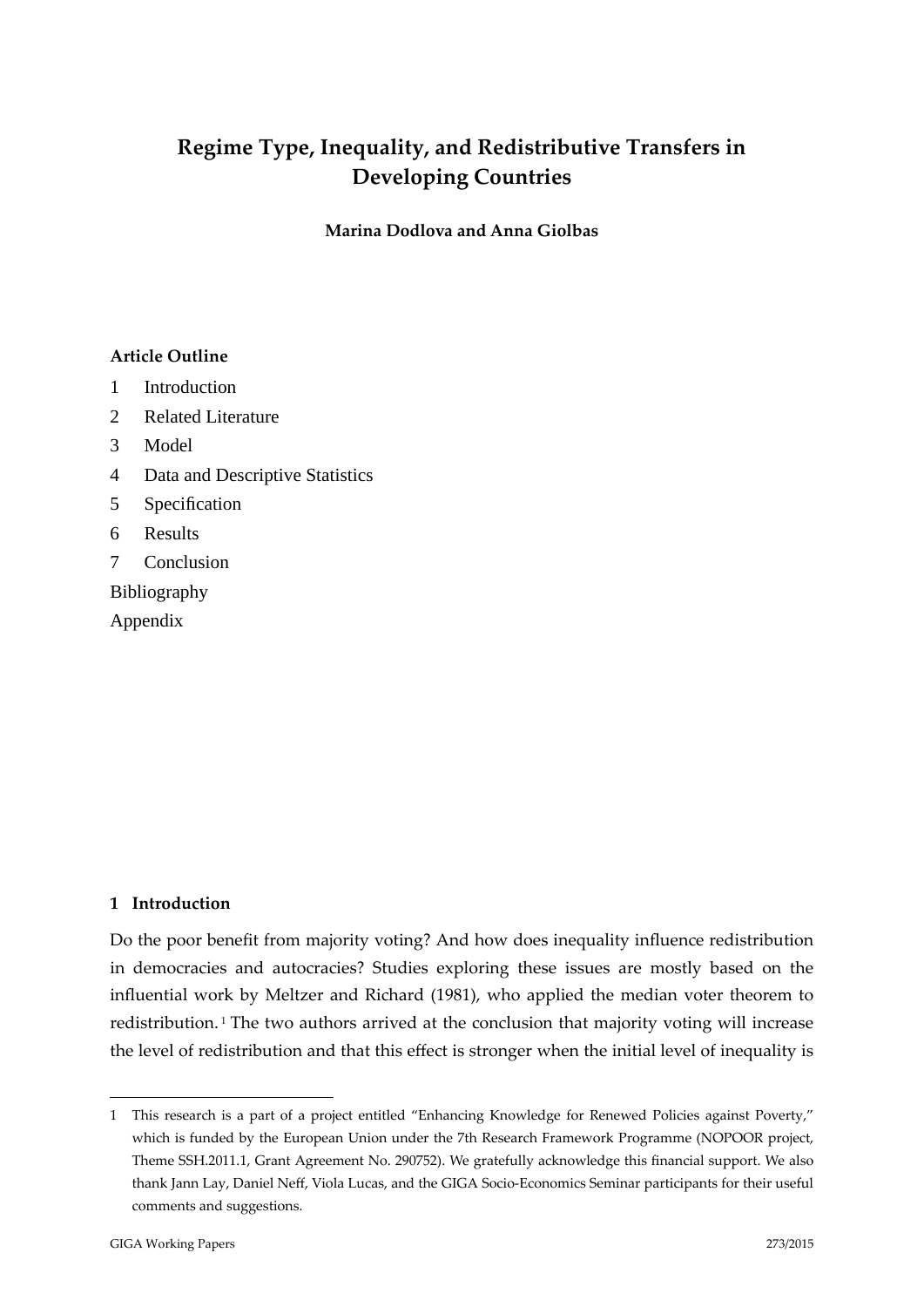higher. For autocracies, where the median voter does not decide on policy, the political economy literature predicts ambiguous effects of inequality on redistribution. The rich can use their wealth either to limit redistribution or to increase redistribution if faced with a revolutionary threat.

Although Meltzer and Richard's (1981) theory has been tested extensively, the results have been inconclusive and the debate is ongoing. Recently, Acemoglu et al. (2013) have found that democracy enhances redistribution. Ansell and Samuels (2014), however, do not find an effect of democracy on redistribution, nor of inequality on redistribution in either regime type. Remarkably, all previous tests have been conducted using a proxy for redistribution, such as government expenditure, tax revenue, or social spending. Transfers to the poor compete with many other line items in the allocation of public budgets. Moreover, the share of social transfers within government expenditures, tax revenues, or social spending cannot be assumed to be comparable across countries or across time. Therefore, the proxies that have been used cannot accurately reflect the level of redistribution of income from the rich to the poor.

Our contribution is twofold. First, we focus on transfers to the poor as a way to redistrib‐ ute wealth. To the best of our knowledge, this is the first study that examines the relationship between regime type, inequality, and redistribution using a direct measure of social transfers. Our measure comprises conditional and unconditional transfers that have been shown to have a substantial impact on the income of the poor. We therefore overcome the limitations of the proxies for redistribution used in earlier studies. Second, we suggest a theory of direct transfers for the purpose of complete redistribution in different regime types. Thus, we enrich Meltzer and Richard's (1981) finding, but consider a probabilistic model of the adoption of a transfer program in a democracy versus in an autocracy.

We have designed a simple model whereby the ruling class takes a decision on a redistributive transfer under different regimes. We follow Niskanen's (2003) approach and assume that democracies and autocracies differ because of the respective ruling group's objectives. In a democracy, the median voter decides on policy, whereas in an autocracy the elite or the autocratic leader maximizes utility. We predict that in a democracy the probability that a transfer program will be adopted is greater than in an autocracy. Further, with rising in‐ equality the probability of a transfer program increases in democracies, while in autocracies the result is ambiguous.

Using data on social transfers in developing countries for the period 1960–2010, we find supporting evidence for our theory that there is more redistribution in democracies. We also present some evidence that the probability of having a transfer program is greater in countries that have a higher initial level of inequality. The results are robust when we consider the determinants of the adoption of a transfer program as opposed to the determinants of the duration of a transfer program. However, we do not find robust results for the effects of in‐ equality on redistribution when we analyze democracies and autocracies separately.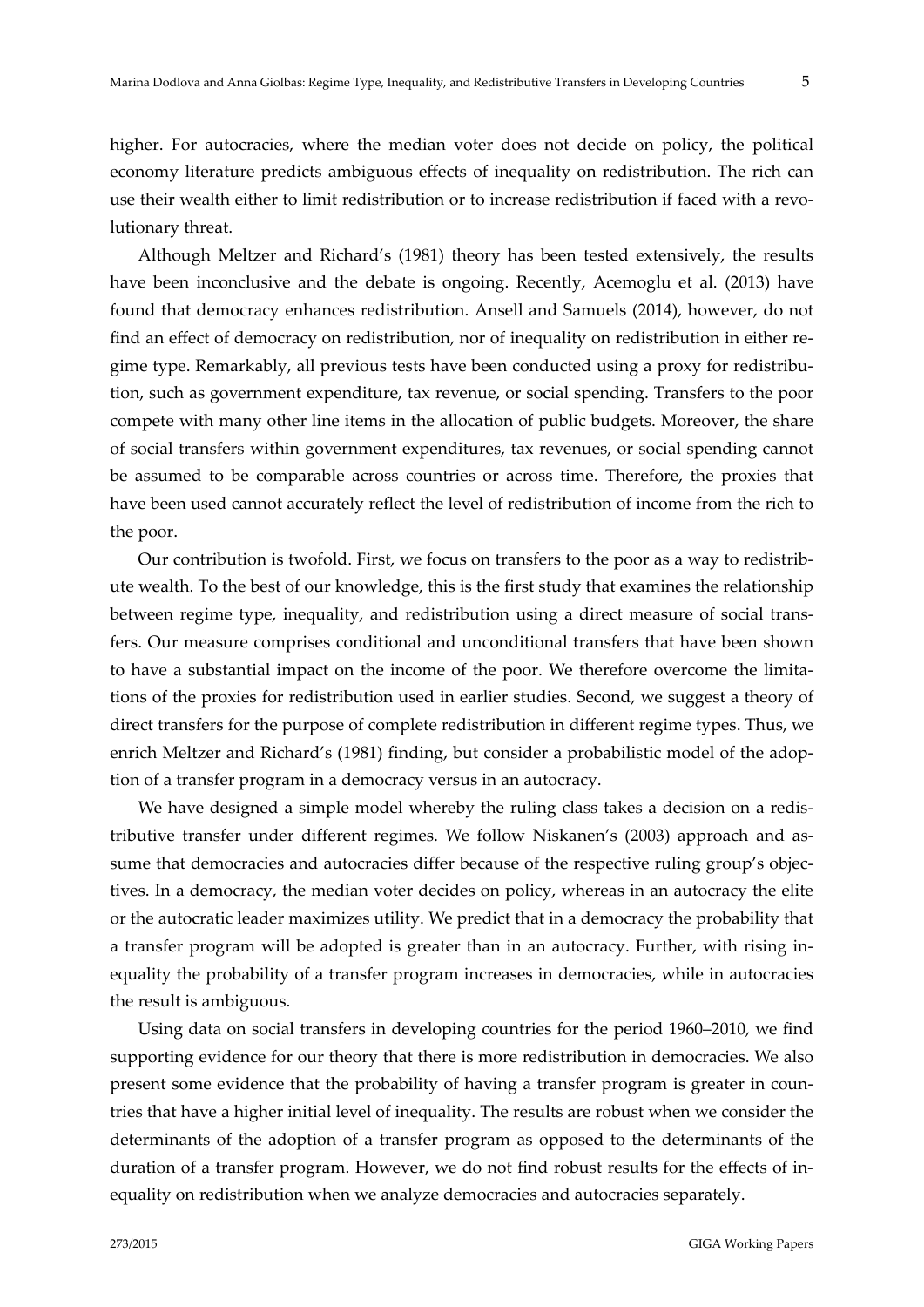The paper is structured as follows. Section 2 reviews the literature. Section 3 presents the theoretical framework and the simple model, and Section 4 goes on to describe the data. Sec‐ tion 5 translates the model into an equation that can be estimated econometrically. Section 6 discusses the results, and Section 7 concludes the paper and outlines some possibilities for future research.

#### **2 Related Literature**

In the study of public policy choices in democracies, the median voter theorem by Downs (1957) has been most influential. It states that two competing parties will converge on the policy preferred by the median voter. Meltzer and Richard (1981) applied the median voter theorem to redistribution. According to their model, majority voting determines the tax rate in the country. Taxes are used to redistribute income, so the scale of redistribution will be de‐ cided by the voter with the median income in the country.<sup>2</sup> In other words, the extent of redistribution depends on the distance of the median voter's income to the mean income in society. If the median income is lower than the mean, redistribution rates will be positive. As‐ suming the probability density function of income in a country has a longer upper tail, the mean income will be higher than the median income. Since this generally holds, the theory predicts more redistribution in democracies than in autocracies, where the tax rate is not determined by majority voting.<sup>3</sup> Alesina and Rodrik (1994) have extended Meltzer and Richard's (1981) model to take into account the effect of inequality on redistribution. According to the extended model, as the distance of the median voter from the mean increases (which is the case in more unequal countries), redistribution should also increase. Thus, there should be a positive relationship between inequality and redistribution in democracies.

In autocracies, where majority voting does not take place, the (rich) elite decides on policy. The literature agrees that the elite in an autocracy will be reluctant to redistribute income from itself to the poor, unless redistribution helps it to stay in power. Mejía and Posada (2007) suggest that the elite in an autocratic society may use redistribution to appease the poor and prevent a revolution that could result in democratization. In their model, redistribution increases with greater initial inequality, since the incentive for the autocratic leader to prevent democratization is greater when inequality is high. Similarly, according to Knutsen and Rasmussen (2014), redistribution is a useful tool for the political survival of autocrats be‐ cause it is a long‐term commitment to distribution to their supporters and because it can be targeted towards specific groups. Leon (2014) argues that redistribution might be a strategic

<sup>2</sup> See Galasso and Profeta (2002) for a review of studies on voters' motives to support positive levels of redistribution.

<sup>3</sup> Consequently, through the effect of redistribution on inequality, the latter should also be lower in democracies than in autocracies. The empirical literature is not conclusive on the impact of democracy on inequality; see Acemoglu et al. (2013) for a review.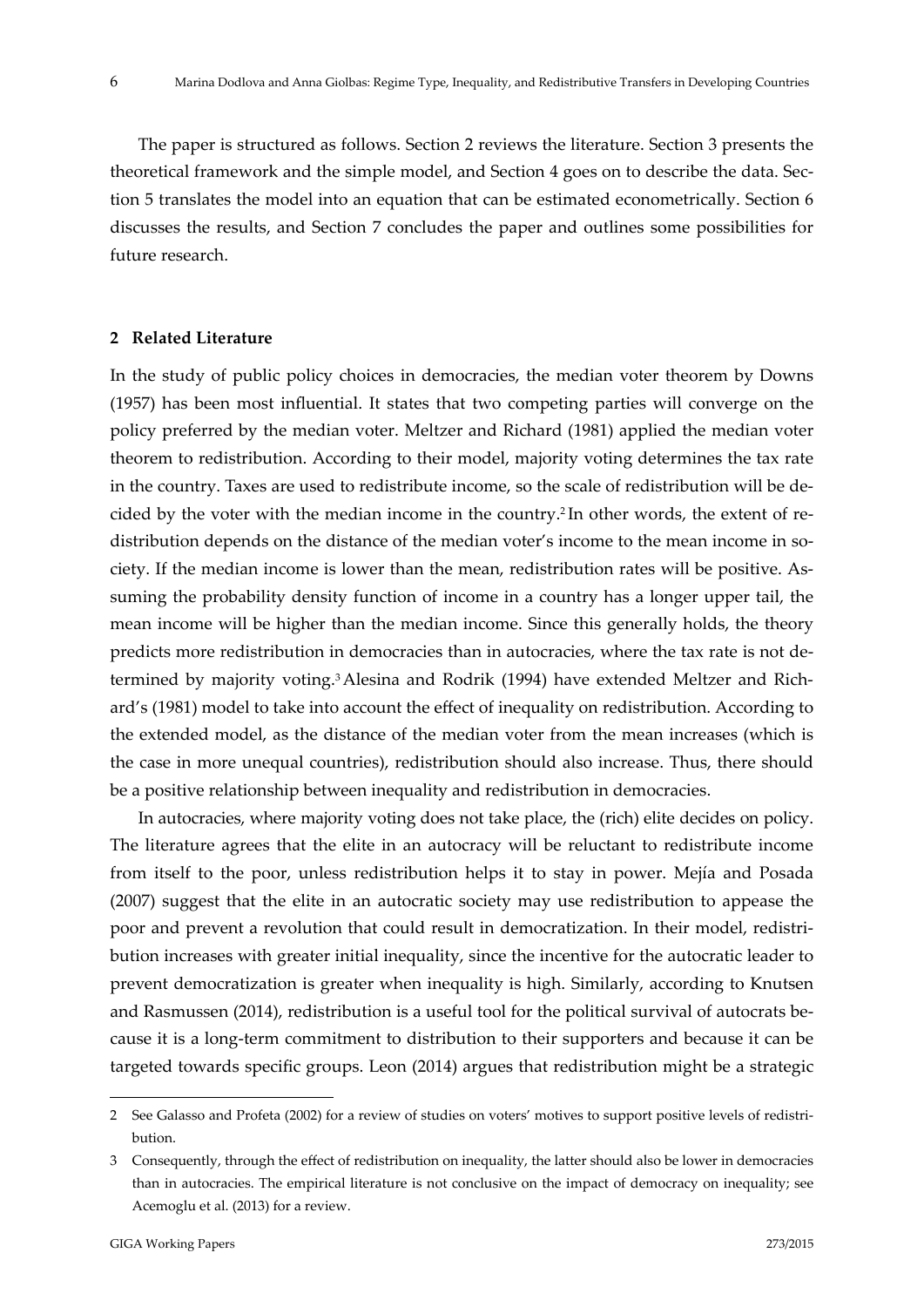tool to reduce the future political power of specific groups by limiting their wealth. He refers to this strategic form of redistribution as populism.

Other scholars have analyzed the importance of inequality as a determinant of regime‐ type choice. Hence, the question of endogeneity – that is, whether a high level of inequality produces less democratic systems or whether democracy leads to less inequality – is still open. Boix (2003) argues that in countries with a high level of inequality, it is in the elite's in‐ terest to prevent democratization and hinder the poor's ability to vote for redistribution. Therefore, the probability of democratization decreases with rising inequality. Acemoglu and Robinson (2006) arrive at the conclusion that democratization is most likely at intermediate levels of inequality. Democratization happens when the poor feel a sufficient need to revolt and the rich regard repression of the poor under autocracy as more costly than redistribution under democracy. Houle (2009) suggests that inequality has two opposite effects on democratization and that its impact is therefore ambiguous. On the one hand, inequality makes a democratic regime less attractive to elites, who fear redistribution. On the other hand, it increases the pressure for democratization from the poor.

There is an extensive empirical literature that investigates the impact of regime type on redistribution. Among the studies that find majority voting to have a redistribution-enhancing effect are Acemoglu et al. (2013), Aidt et al. (2006), Aidt and Jensen (2008), and Kaufman and Segura‐Ubiergo (2001). Studies by Ansell and Samuels (2014), Mulligan et al. (2004), and Scheve and Stasavage (2010, 2012) find no effect of democracy on redistribution. Regarding the effect of inequality on redistribution, there is a body of literature that focuses on wealthy and democratic countries. Some of those studies confirm a positive effect of inequality on redistribution (e.g., Iversen and Soskice (2009), Kenworthy and Pontusson (2005), Finseraas (2009), Borge and Rattso (2004)) while others do not (e.g., Kenworthy and McCall (2008), Lübker (2007), Lupu and Pontusson (2011)). Ansell and Samuels (2014) even claim that the interaction of democracy and inequality negatively affects redistribution. The only study that focuses on the impact of inequality on redistribution in autocracies is that by Ansell and Samuels (2014), who find no effect. Thus, the complex triple relationship between democracy, inequality, and redistribution requires further research.

In this paper we revisit the approach to redistribution in democracies and autocracies by focusing on redistributive transfers to the poor. All of the abovementioned studies, except for those that focus exclusively on wealthy democracies, proxy redistribution with measures such as tax revenues, government expenditures, or health and education spending. However, Chu et al. (2000) find that the redistributive effect of precisely these measures is inadequate in developing countries, where tax systems are characterized by low tax-to-GDP ratios, high levels of tax evasion, and weak governance and administration. In addition, the insufficiency of tax systems for redistribution in developing countries is reflected in the fact that pre‐ and post-tax inequality measures tend to be very close. In order to actually redistribute income from the rich to the poor, the government revenues would have to be used to finance efficient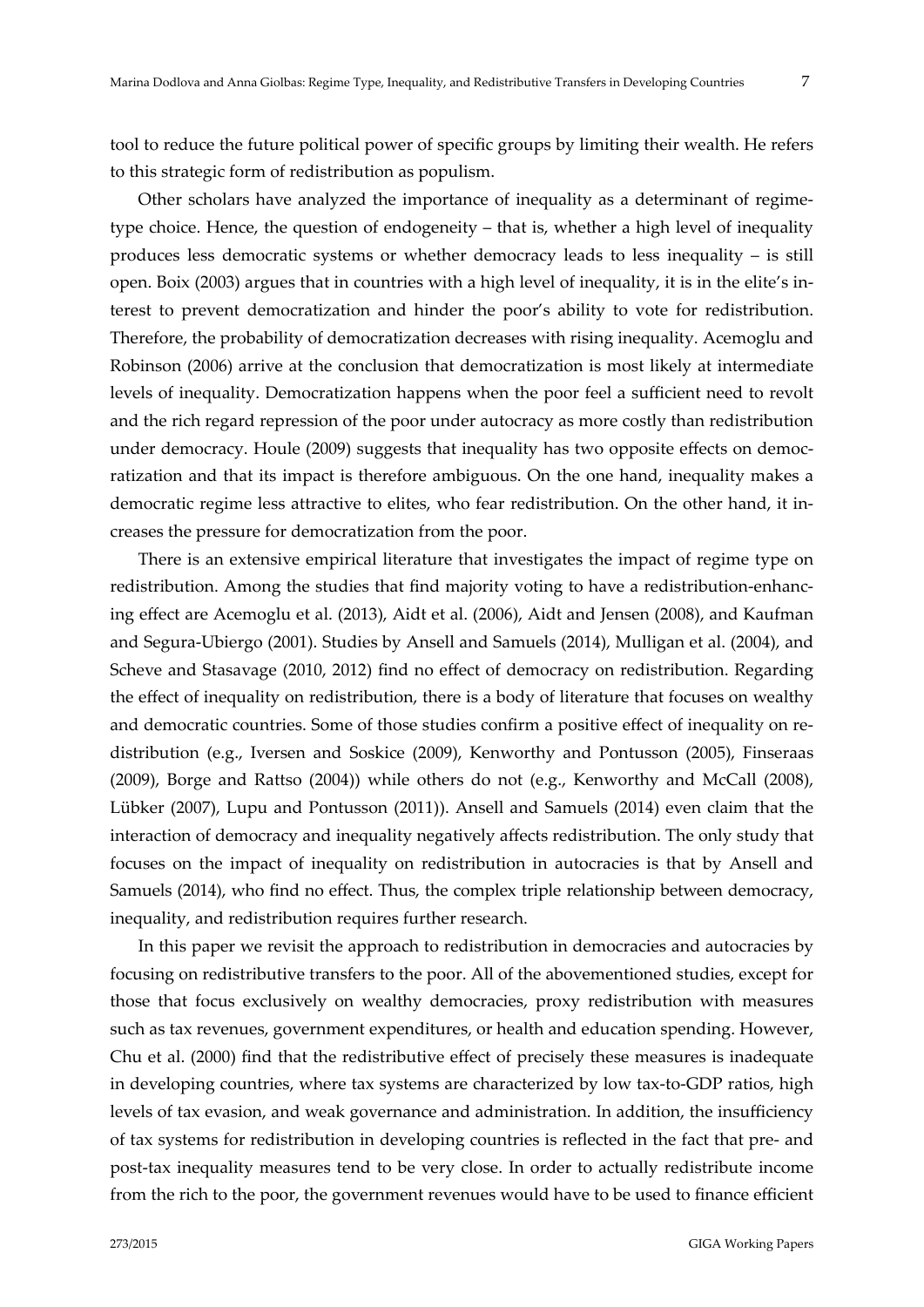pro‐poor policies. Indeed, in developing countries poverty‐alleviation transfer programs provide a large part of the poor's income. They should thus be taken into consideration when studying the relationship between democracy, inequality, and redistribution. Therefore, this paper has two strengths relative to the existing literature. First, we account for the fact that in developing countries wealth is mainly reapportioned to the poor through redis‐ tributive transfers. We thus take a more complex approach to the redistribution problem in developing countries. Second, our focus on transfers allows us to control for all groups' in‐ centives to redistribute, thereby incorporating median‐voter preferences and the elite's fear of being overthrown. Furthermore, we take initial pre‐tax inequality as the reference point for addressing the inequality–redistribution link to make our approach more comprehensive.

Our measure of redistribution comprises conditional and unconditional direct transfers to the poor. Conditional transfers include programs that give cash conditional on household investments in education and/or health as well as food/cash-for-work programs. Some programs require compliance with conditions that are individually set by the household in collaboration with a social worker. Unconditional transfers do not require households to comply with any behavior; they are predominantly pensions.<sup>4</sup>There has indeed been a remarkable increase in the number of such programs during the last decades. Barrientos et al. (2010) provide a compendium of the literature investigating the targets and impact of social transfer schemes in developing countries. According to this compendium, many studies find that the transfer programs have a substantial impact on the poor's income. For the Mexican transfer program Oportunidades (launched as Progresa in 1997), Barrientos et al. (2010) list a 22 per‐ cent increase in total family consumption for rural areas and 16 percent for urban areas among the impacts. The program reaches approximately 19 percent of Mexican households. Although Oportunidades is surely one of the programs that stands out in terms of the popu‐ lation it reaches and transfer volume, all the social transfer programs in our database directly target the poor. In the absence of redistribution through extensive public goods provision, as is the case in industrialized countries, we believe social transfers to be an adequate indicator for redistribution in developing countries. Hence, we exclude industrialized countries from the analysis in order not to compare social transfers in developing countries with the policies of comprehensive welfare states.

Furthermore, we extend the literature by demonstrating theoretically that inequality has ambiguous effects on redistribution. Our model confirms that in democracies, the probability that transfer programs will be adopted is greater than in autocracies. It also confirms that in democracies, greater initial inequality increases the probability that transfer programs will be adopted. As inequality increases in autocracies, however, the elite can use its wealth to limit redistribution or to increase redistribution to prevent social unrest.

<sup>4</sup> See Barrientos (2013) for a typology of social assistance programs in developing countries.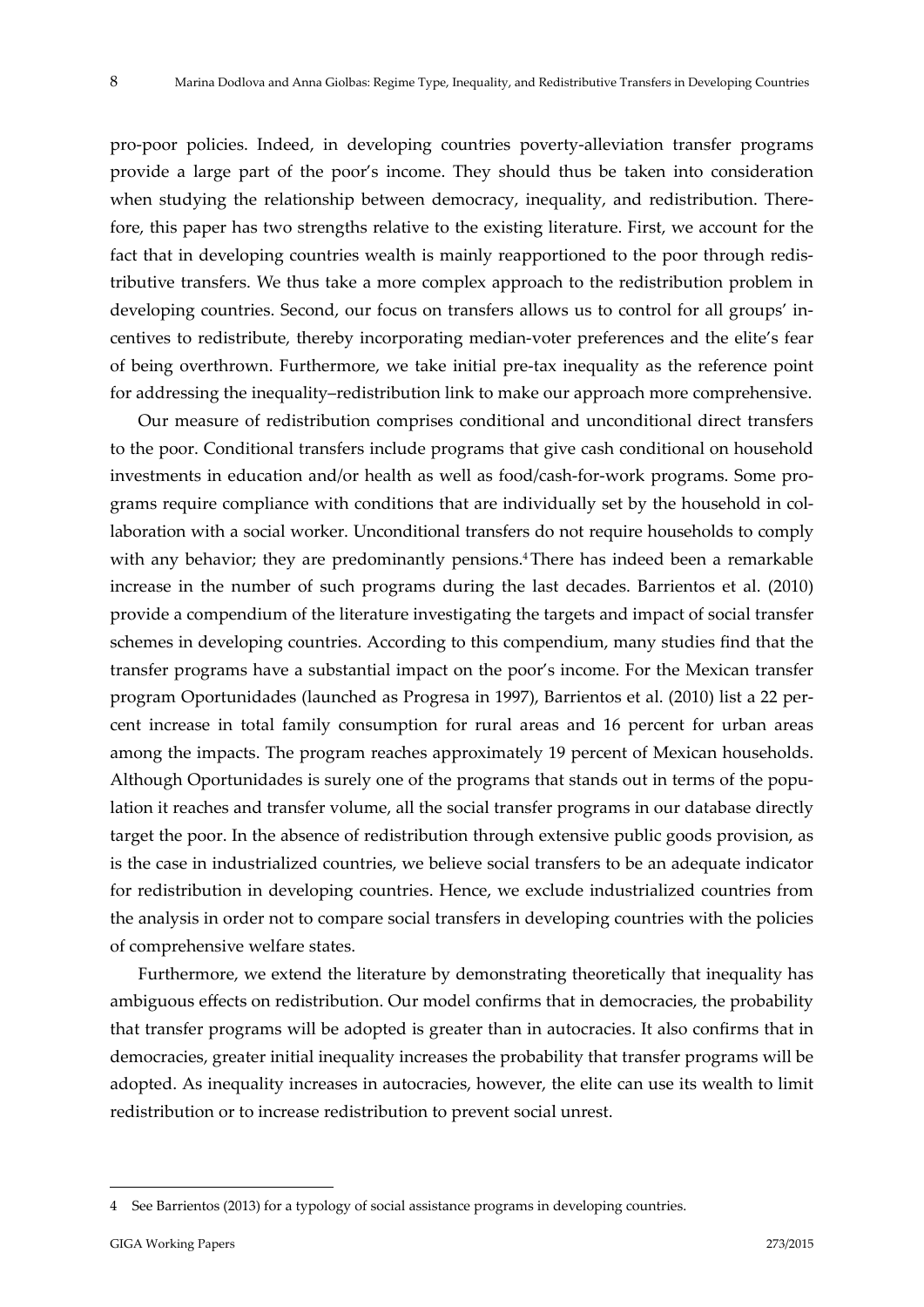#### **3 Model**

Let us consider a simple decision-making model that takes into account regime differences. We assume that the society comprises *N* citizens and that the rich *(R)*, middle *(M)*, and poor *(P)* classes are of the following sizes, respectively:  $n_{R}$ ,  $n_{M}$ ,  $n_{P}$ . The middle class makes up the majority of the population. Any transfer program is financed by a tax on the income of the rich and middle classes. The poor class gets the utility of  $x_p$ , where  $x_p$  is its real consumption level. The preferences of the middle class and the rich class are described as follows:  $x_i - \xi(z, \lambda_i)$ , where  $i \in M$ ,  $R$ ,  $z$  is the poverty line and  $\lambda_i$  is the preference for redistribution of the rich and middle classes.<sup>5</sup>  $\lambda_i$  is a normally distributed random variable  $\lambda_i \sim N(\bar{\lambda},\ \sigma_{\lambda}^{\;\;2}).^6$ We also assume that the exogenously defined poverty line is higher than the income of the poor  $z \geq v_p$ .

The ruling class – that is, the middle class in a democracy and the rich in an autocracy – maximizes its utility and chooses its optimal policy. It follows that in any regime the ruling class accepts the transfer program only if its  $\lambda_i$  is large enough to be intolerant of poverty. The middle class and the rich care about their consumption and experience disutility as a result of poverty. The disutility stems not only from pure altruism but also from the possibility that the poor, in an autocracy, could revolt against the current regime. The rich thus try to avoid revolution in any case because then they will lose their income.

The ruling class determines the redistribution policy. Redistribution takes the form of di‐ rect transfers to the poor that increase their consumption level up to the poverty line z. In such a universal scheme, the amount of transfers is  $TN = \tau(y_M n_M + y_R n_R)$ , where  $y_P$ ,  $y_M$ ,  $y_R$  is the income of the poor, middle, and rich classes, respectively. Therefore,  $T = z - y_P = \tau (y_M \beta_M + y_R \beta_R)$ is the difference between the actual income of the poor and the poverty line. We assume that transfers to all classes are equal – that is, we consider complete redistribution. Let *Y* be the total income of the poor, middle and rich classes. The utilities for every class in cases with and without transfers may then be written as outlined in Table 1.

|      | Without transfers $u_i _{no\,tr}$ | With transfers $u_i _{tr}$ |
|------|-----------------------------------|----------------------------|
| Poor |                                   | $v_p + T$                  |

| Table 1: The Classes' Utilities with and without Transfers |  |
|------------------------------------------------------------|--|
|------------------------------------------------------------|--|

 $y_M - \lambda_M (Y - y_P)$  $y_R - \lambda_R(Y - y_P)$ 

| In every regime, the ruling class decides whether or not to adopt the transfer program. We   |
|----------------------------------------------------------------------------------------------|
| follow the standard probabilistic approach, whereby the ruling class will only choose redis- |
| tribution if this increases its utility over the case without redistribution.                |

 $(1 - \tau) y_M + T - \lambda_M (Y - (y_P + T))$  $(T - \tau) y_R + T - \lambda_R (Y - (y_P + T))$ 

1

**Middle Rich**

<sup>5</sup> These basic elements are taken from Besley (1997).

<sup>6</sup> Normally, but not necessarily,  $\lambda_R > \lambda_M$ , which implies that the rich might be more concerned about the level of poverty because of the revolutionary threat.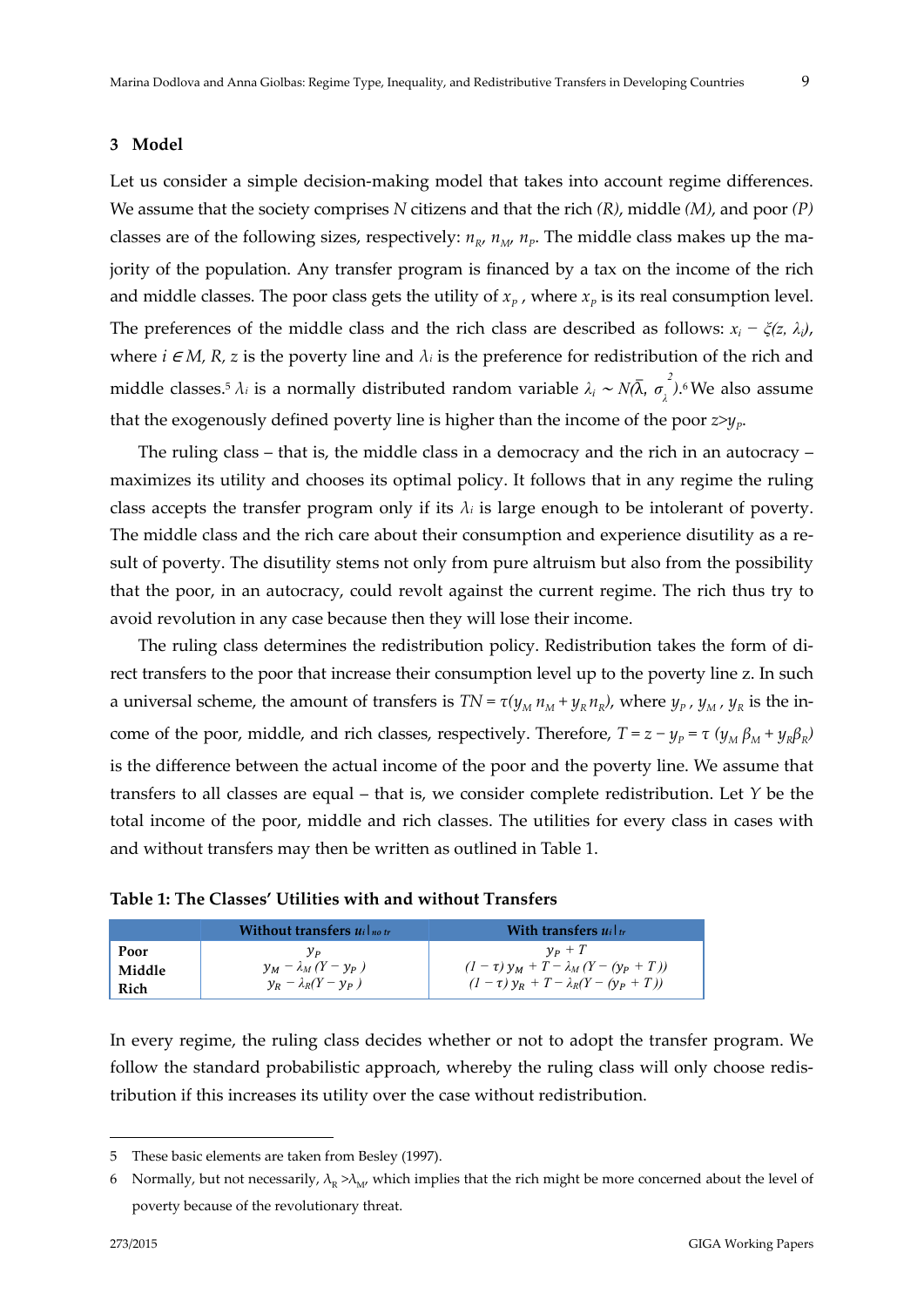Therefore, in a democracy:

$$
P\left(u_{M|tr} \ge u_{M|no\;tr}\right) = P\left(\lambda_M \ge \frac{\tau y_M \cdot T}{T}\right) = I - F\left(\frac{\tau y_M \cdot T}{T}\right) = I - F\left(\frac{y_M}{y_M \beta_M + y_R \beta_R} - I\right)
$$

And in an autocracy:

$$
P\left(u_{R|tr} \ge u_{R|no\;tr}\right) = P\left(\lambda_{R} \ge \frac{\tau y_{R} \cdot T}{T}\right) = I - F\left(\frac{\tau y_{R} \cdot T}{T}\right) = I - F\left(\frac{y_{R}}{y_{M} \beta_{M} + y_{R} \beta_{R}} - I\right)
$$

By assumption  $y_R > y_M$ , thus:

$$
F\left(\frac{y_M}{y_M\beta_M+y_R\beta_R}-1\right)
$$

And the probability that a transfer program will be adopted is greater in a democracy:

$$
I - F\left(\frac{y_M}{y_M \beta_M + y_R \beta_R} - 1\right) > I - F\left(\frac{y_R}{y_M \beta_M + y_R \beta_R} - 1\right)
$$

This result simply follows from the fact that the rich have a higher level of income and that in an autocracy the rich constitute the ruling class. In a democracy, the median voter decides on the level of redistribution.

*Proposition 1: The probability that a transfer program will be adopted is greater in a democracy than in an autocracy.* 

Tax rate *τ* and level of transfers *T* are defined from the maximization of utility functions in every regime. The utility functions maximized in a democracy and an autocracy are the sum of utilities in the case of transfers and without them:

$$
V_M = P (tr) u_{M|tr} + P (no tr) u_{M|no tr}
$$
  

$$
V_R = P (tr) u_{R|tr} + P (no tr) u_{R|no tr}
$$

Or, in a detailed form:

$$
V_M = (I - F \left( \frac{y_M}{y_M \beta_M + y_R \beta_R} - I \right)) u_{M|tr} + F \left( \frac{y_M}{y_M \beta_M + y_R \beta_R} - I \right) u_{M|no\ tr}
$$
  

$$
V_R = (I - F \left( \frac{y_R}{y_M \beta_M + y_R \beta_R} - I \right)) u_{R|tr} + F \left( \frac{y_R}{y_M \beta_M + y_R \beta_R} - I \right) u_{R|no\ tr}
$$

Both functions are linear by *τ*, and the probability that a transfer scheme will be adopted does not depend on the tax rate; therefore, in order to maximize the whole utility functions  $V_M$  and  $V_R$  we should maximize only the utilities from redistribution for the respective ruling class.

We can easily show that because of the linearity, the tax rate in the case of transfers is equal to 1. Only this rate maximizes the utility function of the respective ruling class (corner solution). Hence, in the case of the adoption of transfers in our model, we have complete redistribution. The second theoretical result regards the effect of inequality on redistribution in democracies. Higher inequality implies the shift of  $y<sub>M</sub>$  to the left. As we know, in a democracy,

$$
P\left(u_{M|tr} \geq u_{M|no\;tr}\right) = I - F\left(\frac{y_M}{y_M\beta_M + y_R\beta_R} - I\right),\,
$$

and in an autocracy,

$$
P\left(u_{R|tr} \geq u_{R|no\;tr}\right) = I - F\left(\frac{y_{R}}{y_{M}\beta_{M} + y_{R}\beta_{R}} - I\right).
$$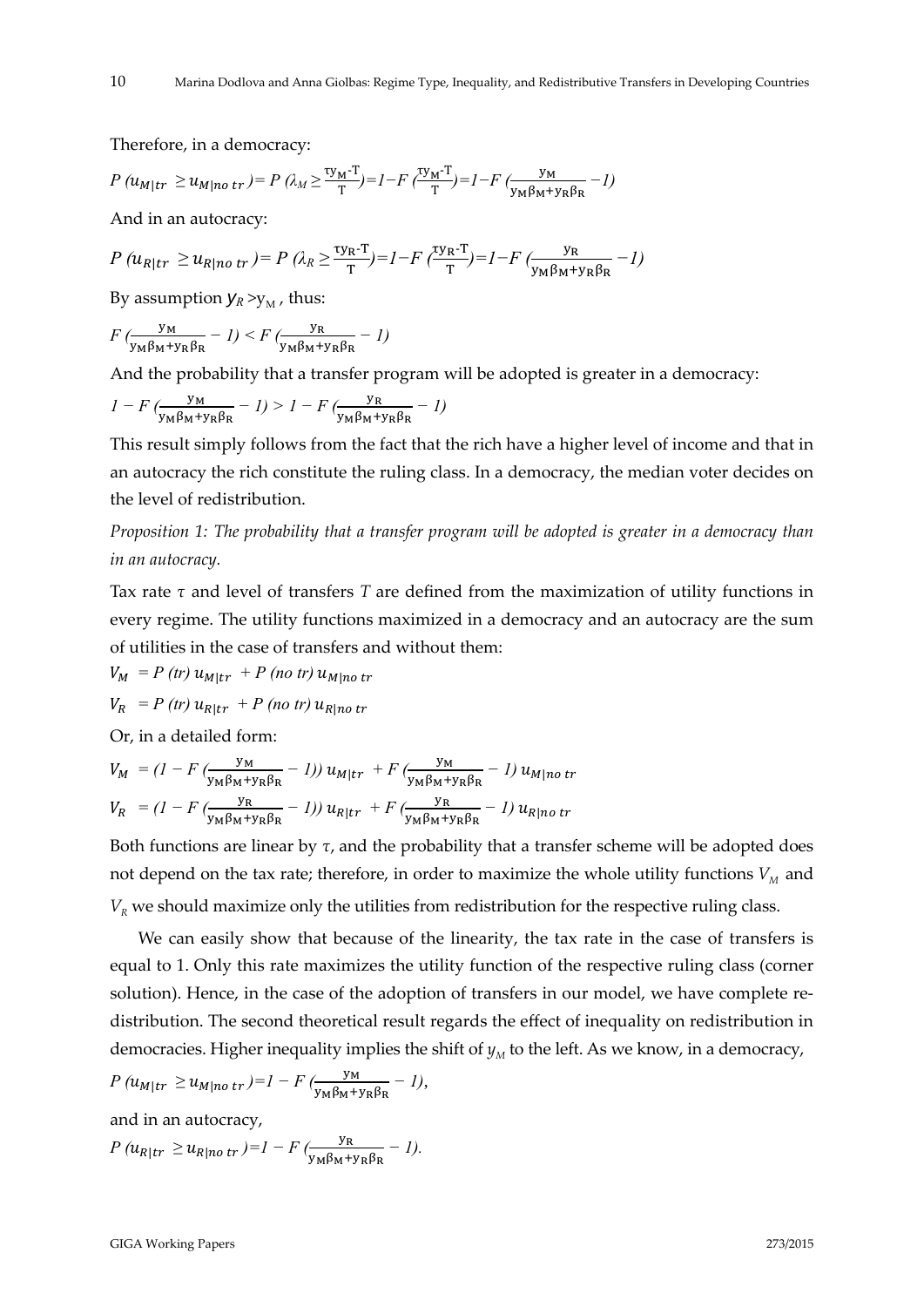*Proposition 2: In a democracy, the probability that a transfer program will be adopted increases with a higher level of inequality.* 

Indeed, inequality increases when  $y_M$  decreases. Hence, the ratio  $\frac{y_M}{y_M \beta_M + y_R \beta_R}$  decreases and the probability that a transfer program will be adopted increases. Redistribution is more likely in unequal democracies. Further, in the case of transfer the poverty line equals  $z=y_p+T=y_p+y_m\beta_M+y_p\beta_R$ . Thus with higher inequality, the poverty line also decreases as  $y_M$  decreases.

In autocracies we can observe a twofold effect. With higher inequality  $y_M$  decreases, and the ratio  $\frac{y_R}{y_M \beta_M + y_R \beta_R}$  is an increasing function with respect to the income of the middle class. This leads to the decreased probability that a transfer program will be adopted in an autocracy. However, in the presence of a revolutionary threat, greater inequality increases the probability of revolution and this might offset the decrease in the probability that a transfer will be adopted.

Indeed, in an autocracy the poor do not rebel if their average income with and without transfers is no less than their income after a revolution:

$$
(1 - F \left( \frac{y_R}{y_M \beta_M + y_R \beta_R} \right) ) [y_p + T] + F \left( \frac{y_R}{y_M \beta_M + y_R \beta_R} - 1 \right) y_p \ge y_p + (y_M \beta_M + y_R \beta_R) - \pi,
$$

where  $\pi$  is the cost of collective actions. We assume that if a revolution occurs, the transfers are compulsorily introduced – that is, the middle and rich classes are forced to pay to the poor.

In simplifying we get  $F(\frac{y_R}{y_M \beta_M + y_R \beta_R} - 1) \le \frac{\pi}{y_M \beta_M + y_R \beta_R}$ . At equilibrium the lowest probability of adopting a transfer program equals  $1 - F\left(\frac{y_R}{y_M \beta_M + y_R \beta_R} - 1\right) = 1 - \frac{\pi}{y_M \beta_M + y_R \beta_R}$  It might be higher if this maximizes the utility of the rich because of their higher disutility from poverty.

The revolutionary threat in an autocracy requires that the probability of not adopting a transfer program should not be greater than the costs of revolutionary action weighted by the average income of the middle and rich classes. It actually equals the marginal value of revolution. Therefore, in order to avoid revolution the rich should provide redistribution in a society with a probability of no more than one minus the marginal value of revolution. If inequality increases –that is, if  $y_M$  decreases – then  $1 - F\left(\frac{y_R}{y_M \beta_M + y_R \beta_R} - 1\right)$  decreases, but the real probability reduces only until the level at which the poor are indifferent to rebellion. This threshold is defined by  $1 - \frac{\pi}{y_M \beta_M + y_R \beta_R}$ .

These propositions can be stated as the predictions for the empirical analysis. First, a higher degree of democracy increases the probability that a transfer program will be adopted. Second, in a democracy, a higher level of inequality leads to a greater probability that a transfer program will be adopted. In the following sections we present the data, the specification, and the empirical results from our test of our theoretical predictions.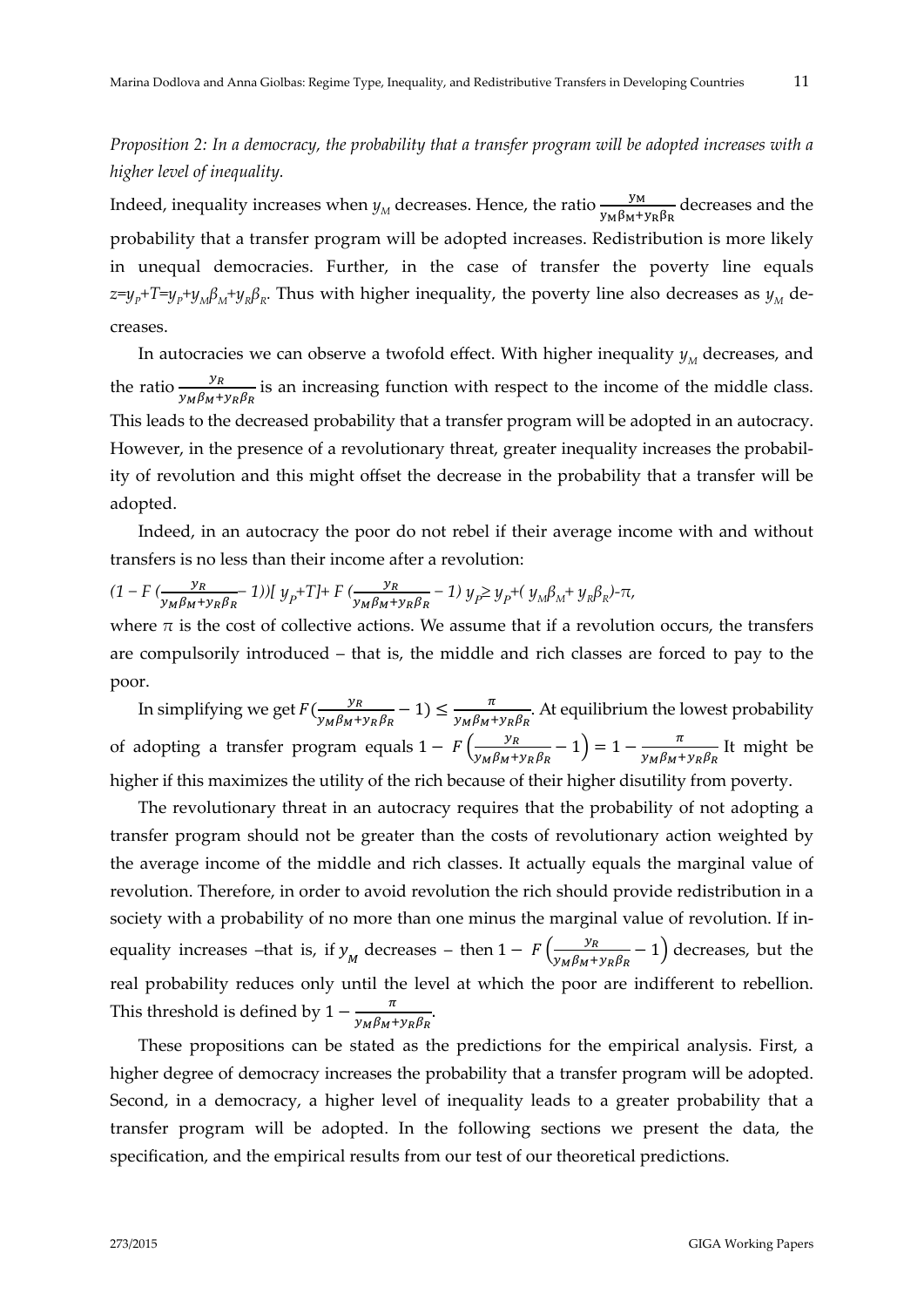#### **4 Data and Descriptive Statistics**

The data consists of a yearly and a five‐year panel of 141 countries for the period 1960–2010. The database is limited to the 139 countries that the World Bank classifies as "low income," "lower middle income," and "upper middle income," plus Uruguay and Chile. The transfer variable was constructed based on the social assistance in developing countries database by Barrientos et al. (2010) and the social transfers impacts matrix of the ILO's (2010) Global Ex‐ tension for Social Security Project. Neither of these sources claims to provide a complete list of social transfer programs in developing countries. In Barrientos et al. (2010) programs were selected "on the basis of the availability of information on design features, evaluation, size, scope, or significance" (p. 2). The authors compiled information on large-scale national-level social transfer programs. It can be assumed that this covers the most prominent and important programs in developing countries. Since both sources focus on noncontributory social transfers, the transfer variable captures progressive redistribution to the poorest. The in‐ formation on transfers extends to 2010. Uruguay and Chile were included in the database for the sake of completeness because their transfer programs are listed in Barrientos et al. (2010).

The dependent variable is a dummy that equals 1 if there is at least one social transfer program in place in a country. Some countries have had several transfer schemes in opera‐ tion in one year. The programs in the database are not comparable in transfer volume or in the share of the population they reach within a country or across countries. India, with 15 programs, has the highest number of individual transfer schemes in operation. In general, India's schemes are rather narrowly targeted to specific worker groups or local ethnic groups. Mexico, on the other hand, has five transfer programs, of which at least the Oportunidades program is broadly targeted and large in scale. Hence, countries with just one and countries with several transfer schemes in operation are treated the same way; there is only one observation per country and year.

The database includes 118 programs in total. Figure 1 shows the total number of redis‐ tributive transfer programs in developing countries over the period 1960–2010. While there were only five programs up until 1973, the number rose to 24 programs in 1990 and then climbed to 118 programs in 2010. Of the 141 countries, 90 (63.83 percent) do not have a pro‐ gram and 51 (36.17 percent) have at least one program. For the year 2010, 58 countries are coded as democracies, 45 are coded as anocracies,7 and 17 as autocracies. Of the countries coded as democracies, 34 (58.62 percent) have a transfer program. For anocracies and autocracies the number amounts to 14 (31.11 percent) and two (13.33 percent), respectively.

The polity variable is taken from the Center for Systemic Peace's POLITY IV project by Marshall and Jaggers (2010). It classifies countries on a scale of -10 for strongly autocratic to +10 for a fully consolidated democracy. For the inequality measure, we use the Gini index of income inequality before taxes from Solt (2014).

<sup>7</sup> The term anocracy refers to mixed‐authority regimes that are neither fully democratic nor fully autocratic (Marshall and Jaggers, 2010).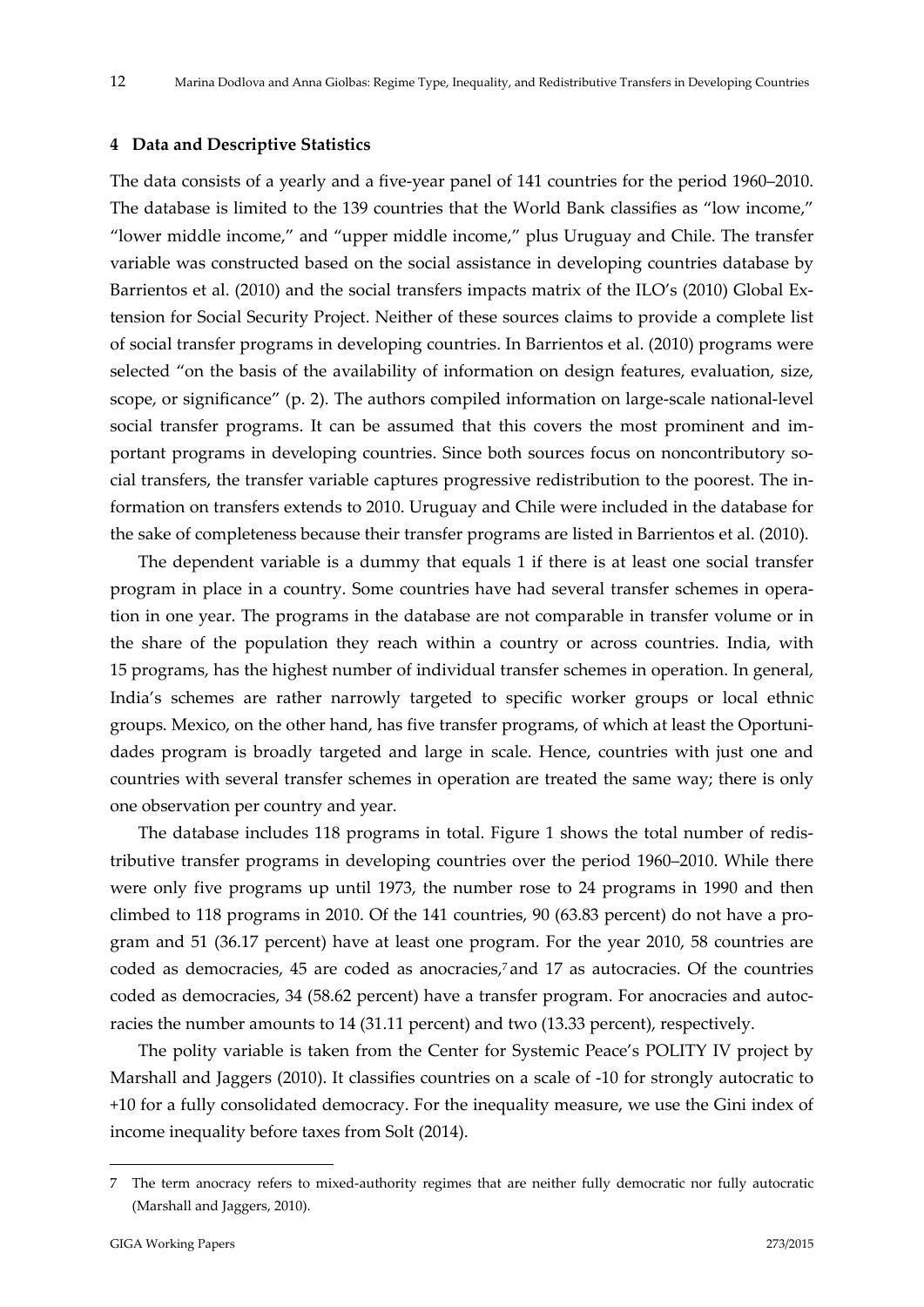

**Figure 1: Number of Redistributive Transfer Programs in Developing Countries** 

As the inequality data by Solt (2014) offers the broadest coverage while maximizing comparability, it is suitable for cross-country analysis. The control variables are taken from the World Bank Development Indicators Database.

Summary statistics by categories of polity are reported in Table 2. Countries are classified as autocracies if their polity score is below ‐5, as anocracies if their polity score is between ‐5 and 5, and as democracies if they have a score above 5. A total of 2,296 observations are coded as autocracies, 1,599 as anocracies, and 1,569 as democracies. The Gini index does not vary much across categories of polity. Inequality is lower in autocracies than in democracies by 3 percentage points. There is also no clear trend discernible in GDP growth. However, it is, predictably, the highest in democracies and, surprisingly, the lowest in anocracies. The share of official development aid received is somewhat lower for democracies. GDP per capita as well as the rates of primary school completion and progression to secondary education are lowest in autocracies and highest in democracies, while the age-dependency ratio and population growth are lowest in democracies and highest in autocracies.

Further summary statistics are reported in the appendix. Table A5 shows the countries that have had a transfer program according to income group<sup>8</sup> at the start date of the transfer. Table A6 presents the countries that have had a transfer program according to polity type. Table A7 lists countries that did not have a transfer program throughout the observed period according to polity type, which is reported as the polity type they had in 2010. Table A8 shows those countries that have had a transfer program according to inequality.

<sup>8</sup> The World Bank classification of income groups is used for this.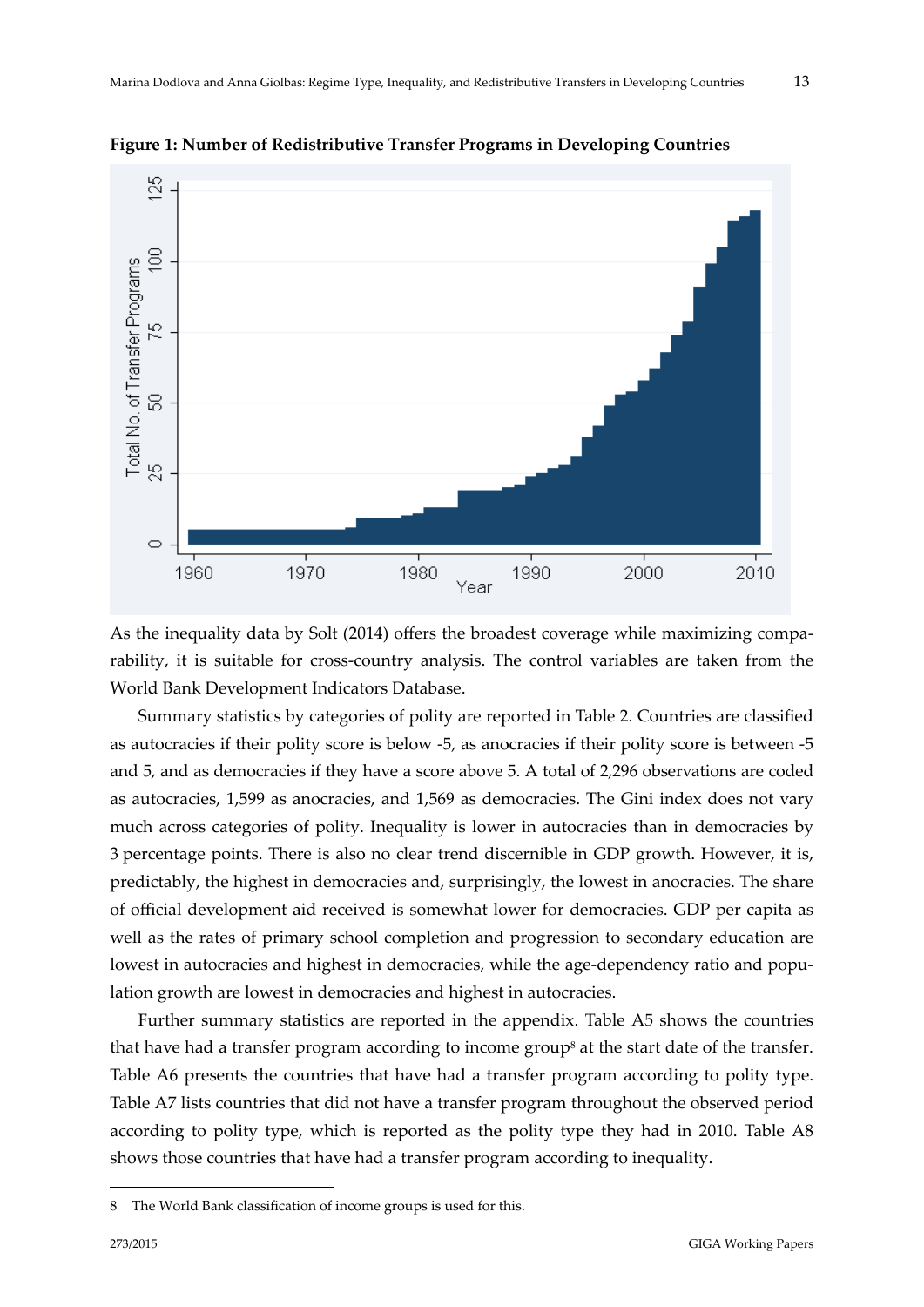| Polity    | polity   | gini  | gdp_cap  | gdp_gro  | age_depen | pop_gro | oda     | primary | secondary |           |
|-----------|----------|-------|----------|----------|-----------|---------|---------|---------|-----------|-----------|
|           | $-7,56$  | 45,15 | 1306,92  | 1,88     | 83,27     | 2,30    | 7,55    | 60,41   | 60,58     | mean      |
|           | $-7$     | 43,74 | 713,34   | 2,13     | 87,53     | 2,46    | 4,05    | 59,39   | 66,21     | median    |
|           | 1,15     | 11,43 | 1486,18  | 6,40     | 16,43     | 1,25    | 10,28   | 29,18   | 27,41     | sd        |
| Autocracy | $-10$    | 18,63 | 85,52    | $-47,31$ | 36,04     | $-7,60$ | $-0,14$ | 5,54    | 5,66      | min       |
|           | $-6$     | 90    | 12451,72 | 42,02    | 112,77    | 11,04   | 94,95   | 128,55  | 100       | max       |
|           | 2296     | 664   | 1757     | 1741     | 2296      | 2296    | 1666    | 1013    | 789       | N         |
|           | 0,09     | 47,32 | 1418,07  | 1,26     | 83,94     | 2,24    | 7,97    | 63,22   | 66,57     | mean      |
|           | $\Omega$ | 46,40 | 824,65   | 1,89     | 86,89     | 2,48    | 5,23    | 63,92   | 71,42     | median    |
| Anocracy  | 3,35     | 8,84  | 1503,01  | 6,91     | 16,08     | 1,18    | 9,61    | 27,14   | 24,65     | sd        |
|           | $-5$     | 25,35 | 50,04    | $-57,67$ | 39,28     | $-6,49$ | $-0,75$ | 6,52    | 6,45      | min       |
|           | 5        | 90    | 8669,46  | 91,67    | 120,82    | 11,18   | 99,51   | 111,59  | 99,88     | max       |
|           | 1599     | 836   | 1488     | 1456     | 1599      | 1598    | 1359    | 680     | 507       | ${\rm N}$ |
|           | 7,87     | 49,53 | 2526,44  | 2,08     | 72,15     | 1,73    | 6,08    | 81,99   | 80,45     | mean      |
|           | 8        | 49,26 | 2085,05  | 2,42     | 72,03     | 1,85    | 1,90    | 88,84   | 87,53     | median    |
| Democracy | 1,31     | 8,66  | 2139,31  | 4,44     | 17,31     | 1,09    | 11,18   | 20,44   | 18,76     | sd        |
|           | 6        | 21,43 | 143,78   | $-40,75$ | 38,35     | $-2,39$ | $-0,69$ | 14,11   | 24,72     | min       |
|           | 10       | 90    | 11533,82 | 22,25    | 111,25    | 4,78    | 181,19  | 124,12  | 99,84     | max       |
|           | 1569     | 1143  | 1474     | 1502     | 1565      | 1568    | 1377    | 863     | 662       | ${\bf N}$ |
|           | $-0.89$  | 47,73 | 1722,89  | 1,75     | 80,28     | 2,12    | 7,22    | 68,44   | 68,85     | mean      |
|           | $-3$     | 47,36 | 959,99   | 2,15     | 84,26     | 2,31    | 3,62    | 72,94   | 75,41     | median    |
| Overall   | 6,74     | 9,64  | 1805,10  | 6,03     | 17,37     | 1,21    | 10,40   | 27,73   | 25,55     | sd        |
|           | $-10$    | 18,63 | 50,04    | $-57,67$ | 36,04     | $-7,60$ | $-0,75$ | 5,54    | 5,66      | min       |
|           | 10       | 90    | 12451,72 | 91,67    | 120,82    | 11,18   | 181,19  | 128,55  | 100       | max       |
|           | 5464     | 2643  | 4719     | 4699     | 5460      | 5462    | 4402    | 2556    | 1958      | N         |

**Table 2: Descriptive Statistics by Categories of Polity**

# **5 Specification**

According to the model proposed in Section 3, redistribution will be higher in democracies than in autocracies. Further, redistribution should increase with a higher level of initial inequality in democracies but not in autocracies. The model can be tested empirically with the following specification:

 $y_{it} = \beta_0 + \beta_1$ *polity<sub>it</sub>−1</sub> +*  $\beta_2$ *ineq<sub>it−1</sub> +*  $\beta_3 X_{it-1} + u_{it}$ 

where *yit* is a binary variable that indicates whether a country has a transfer program. The main variables on the right‐hand side are the polity score, which increases if a country is more democratic, and the inequality measure, which increases if a country's income distribution is more unequal. A positive coefficient on the polity score means that more‐democratic countries are more likely to have a redistributive transfer program. A positive coefficient on the inequality variable implies that more‐unequal countries are more likely to have a transfer program.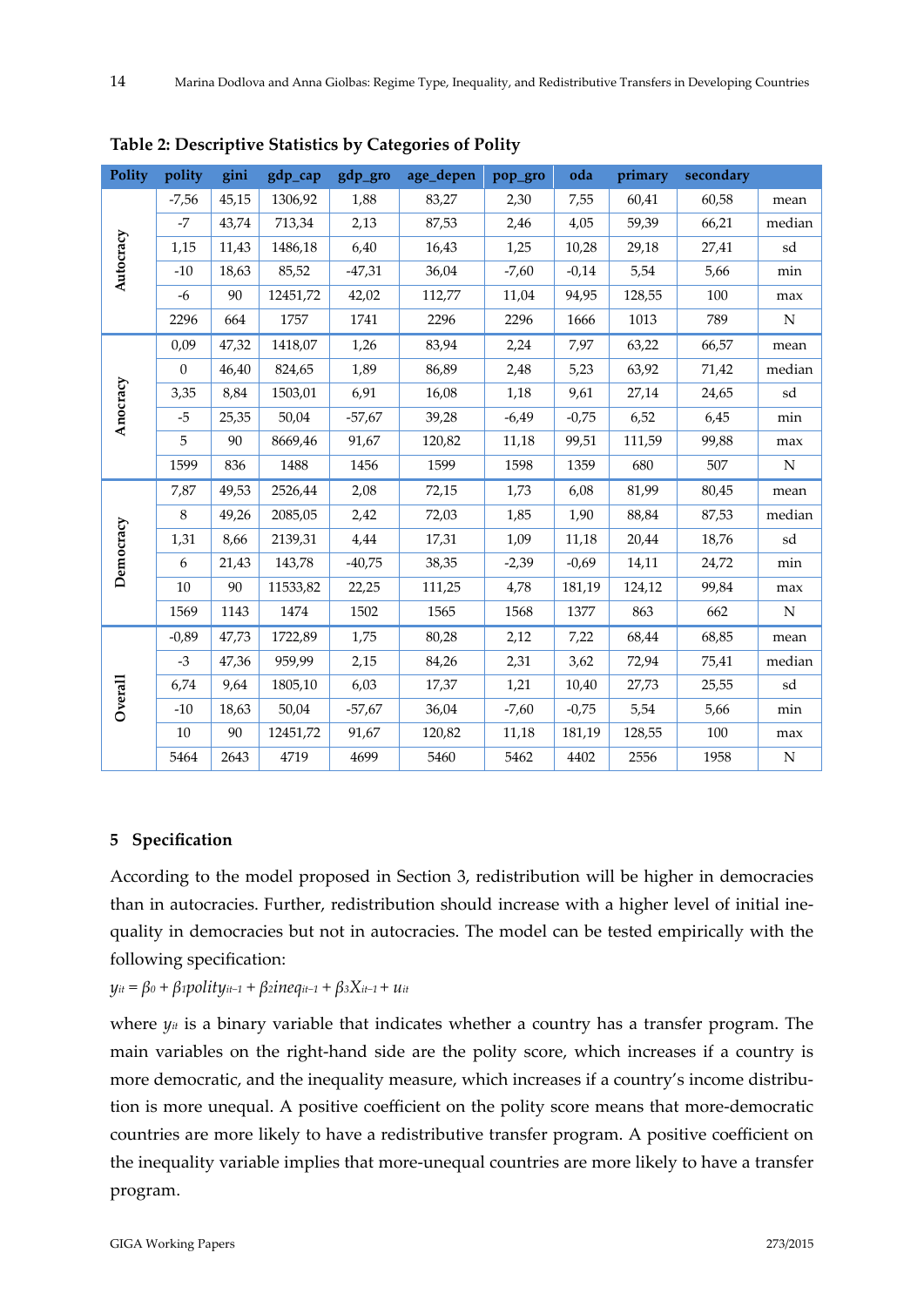The error term that captures all omitted variables and random errors is  $u_{it}$ , and the vector of control variables is *Xit−1*. Lake and Huckfeldt (1998) state that "the positive relationship be‐ tween education and political participation is one of the most reliable results in empirical social science" (p. 567). Following this statement, in a setting with low levels of education among the poor, the median voter will shift to the right of the distribution of income if it is only the educated who vote. Higher levels of education should thus increase redistribution. Education is controlled for with two variables: primary completion rate and progression to secondary schooling. The level of GDP per capita is included as a control variable, because it could be that redistribution becomes affordable with a rising level of income in a country. On the other hand, redistribution is more necessary as a means to protect people from acute poverty in low-income countries. The effect of GDP per capita could also be nonlinear, such that countries with medium income in the sample are most/least likely to have a redistributive transfer program. GDP growth can affect the likelihood that a country has a redistributive transfer program in similar ways to the level of income; however, GDP growth will be systematically lower in richer countries. In order to control for any bias in the sampling of data on social transfer programs towards countries that cooperate more with international organizations such as the ILO and the World Bank, a variable for net official development aid received as a percentage of GNI is included. For the same reason, a dummy variable that equals 1 if a country has been communist at some point is included. Two standard demographic controls are used: age-dependency ratio and population growth. A rising agedependency ratio means that fewer people are in the labor force and, consequently, that fewer people pay taxes and finance redistributive policies. A high level of population growth can imply that people are relying on their children to provide for them in their old age as op– posed to relying on formal redistribution (Bental, 1989). Finally, in order to control for time trends and regional effects, a full set of time and regional dummies is included.

The econometric approach to estimate the model as specified above has to deal with two problems – namely, endogeneity and unobserved heterogeneity. According to the theoretical literature, as summarized in Section 2, the regime type is a determinant of the level of redis‐ tribution. As the level of redistribution rises, inequality should decrease. But inequality again determines regime type and thereby the level of redistribution (reverse causality). We deal with the endogeneity problem in three ways: First, lagged values of the right-hand-side variables take into account the fact that current redistribution is determined by earlier levels of the independent variables. Second, a five‐year panel which takes an observation every five years is constructed. According to Acemoglu et al. (2013) this approach is more appropriate than taking averages over a five‐year period since averages could introduce serial correlation and render results inconsistent.

Third, once a transfer program is in place, it is presumably difficult to obtain the political support to end it. Moreover, a transfer program can affect the level of democracy and inequality only after it has been in place for a certain time. In order to analyze more specifically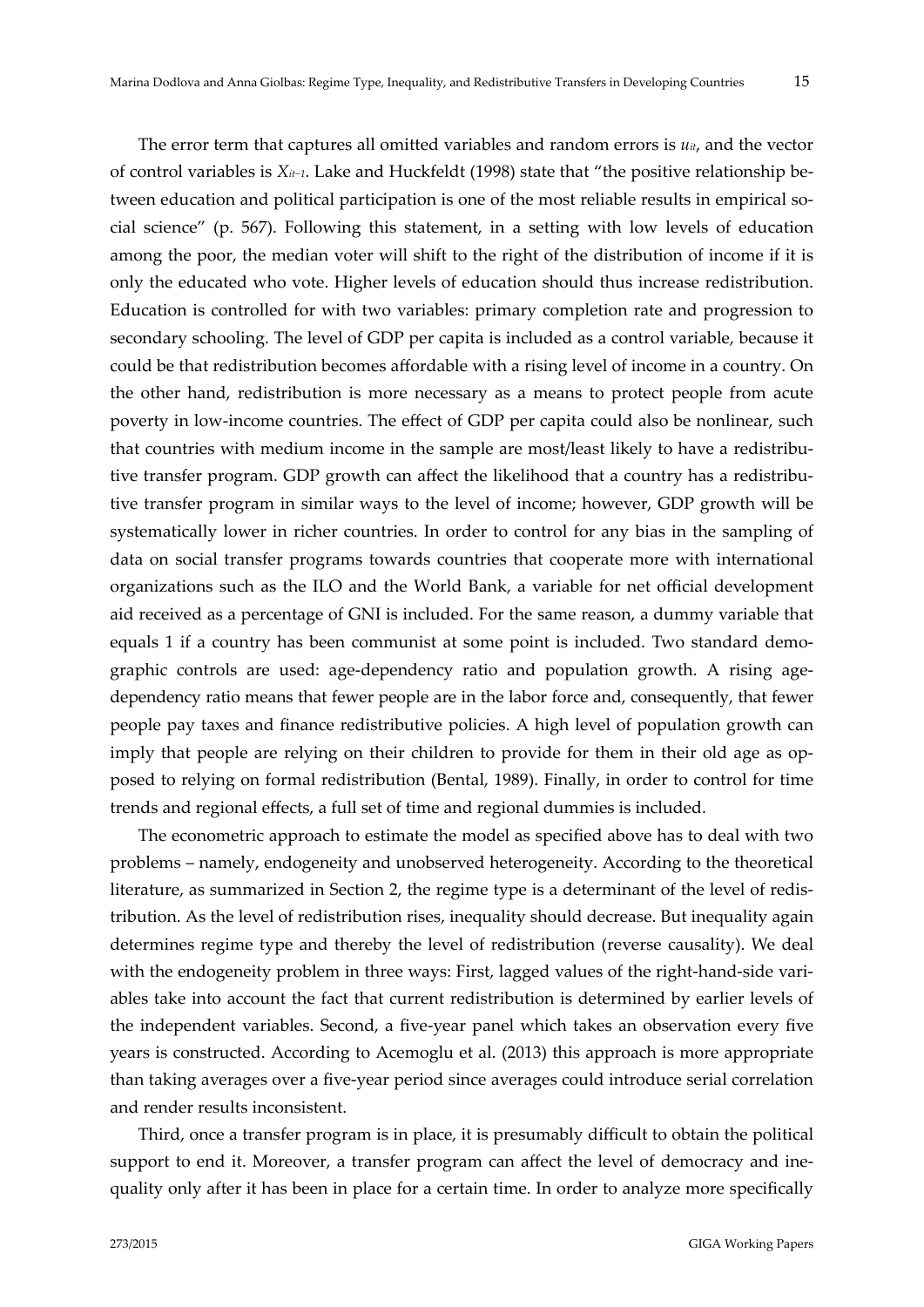the determinants of the adoption of a transfer program as opposed to the determinants of the duration of a transfer program, duration analysis can be applied. For this, a binary variable that equals 1 in the year of adoption of a transfer program and 0 otherwise serves as the in‐ dependent variable in the same set of regressions as before. All years after the adoption of a program are coded as missing. For all countries with several transfer programs, the one that started earliest is considered. All countries that never adopted a transfer program within the observed time range are coded as 0, while countries that had a transfer program throughout the observed time range are coded as missing.<sup>9</sup>

Finally, redistributive choices across countries are influenced by unobservable factors such as historically and culturally shaped attitudes towards fairness and personal responsibility. In order to deal with the problem of unobserved heterogeneity, we use fixed- and random‐effects approaches.10

#### **6 Results**

This section presents the econometric results. It tests whether higher levels of democracy and inequality increase the likelihood that a country will have a transfer scheme. Further, it analyzes the determinants of the adoption of a transfer scheme as opposed to the determinants of the duration of a transfer scheme.

We begin with the link between democracy and redistribution. Table 3 shows the regression results on the five-year panel with a dummy that equals 1 if a country has a redistributive transfer program and 0 if it has none as the dependent variable. Columns 1 and 4 are estimated by OLS on the pooled data; columns 2 and 5 are estimated by fixed effects; and columns 3 and 6 are estimated by random effects. The latter three columns include the education variables as controls. Since including the control variables for education substantially reduces the number of observations, the regressions with education controls are presented separately.

<sup>9</sup> This approach is also used in the literature on the outbreak versus the duration of civil war. See, for example, Collier et al. (2009).

<sup>10</sup> For a correct statistical inference, a model with a binary dependent variable should be estimated using a logit or probit approach. However, a logit regression using fixed effects on a binary dependent variable will elimi‐ nate all observations for which yit is always 0 or always 1. In this case, it would only take into account countries that adopted a transfer program within the observed time range and eliminate all countries that never had a transfer program or that had a transfer program in all the years observed. Thus, logit and probit are not used on the panel data; to improve comparability, the regressions on the pooled data are run with OLS. The same regressions using a logit approach (not reported) give similar results to OLS. To correct for heteroscedasticity, robust standard errors are used in all estimations.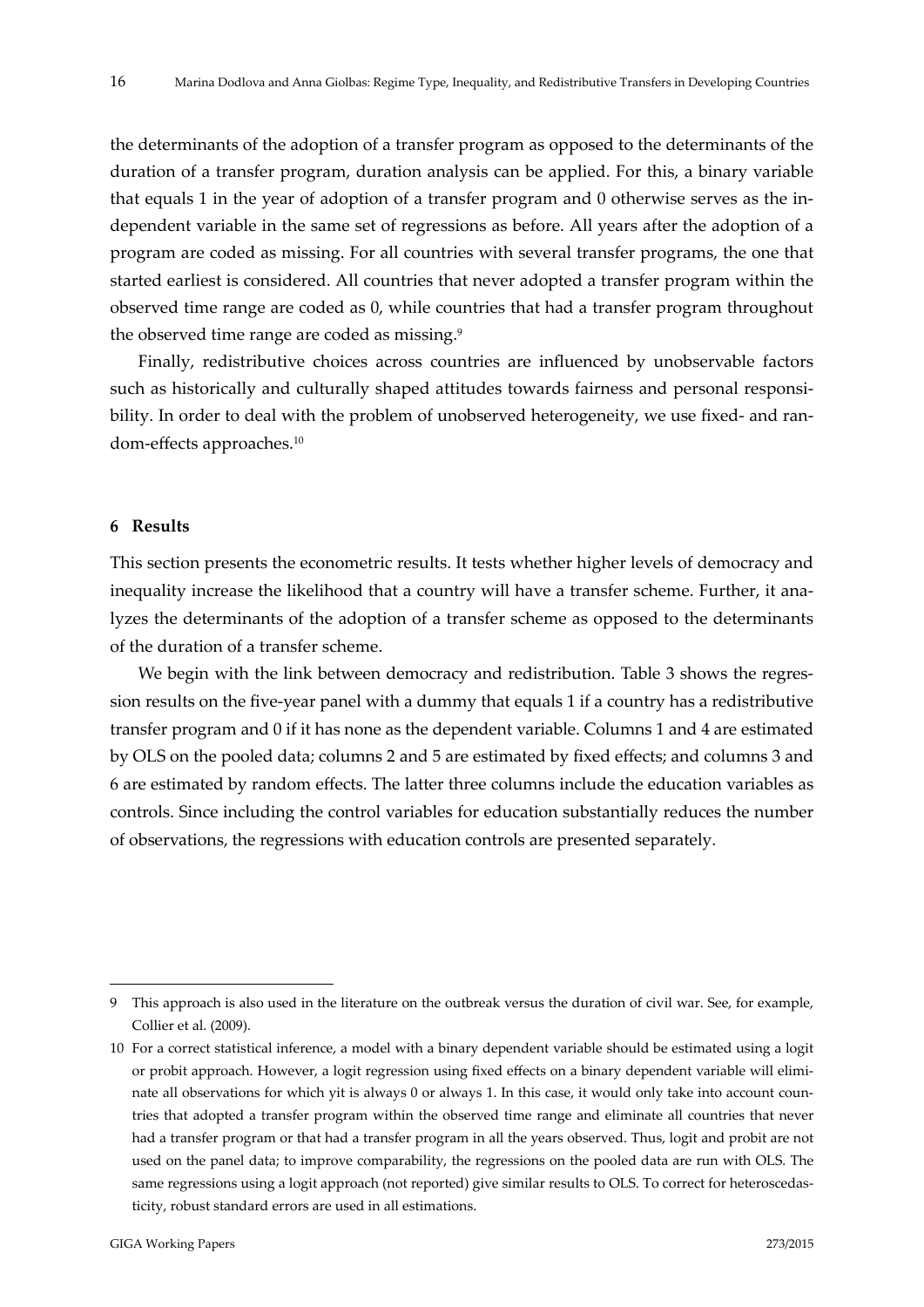|                     | (1)                     | (2)        | (3)        | (4)        | (5)        | (6)        |
|---------------------|-------------------------|------------|------------|------------|------------|------------|
|                     | <b>OLS</b>              | FE         | RE         | <b>OLS</b> | FE         | RE         |
|                     | $0.018***$              | $0.014***$ | $0.018***$ | $0.020***$ | $0.036***$ | $0.030***$ |
| polity              | (0.004)                 | (0.005)    | (0.004)    | (0.006)    | (0.009)    | (0.007)    |
|                     | $0.009\sp{*}\sp{*}$     | 0.001      | $0.007**$  | $0.012***$ | $-0.002$   | $0.007**$  |
| gini                | (0.002)                 | (0.003)    | (0.003)    | (0.004)    | (0.005)    | (0.003)    |
|                     | $-0.045$                | $0.198*$   | 0.016      | $-0.095*$  | $0.234*$   | $-0.028$   |
| gdp_cap             | (0.032)                 | (0.102)    | (0.042)    | (0.057)    | (0.123)    | (0.072)    |
|                     | 0.002                   | $-0.003$   | $-0.000$   | 0.001      | $-0.012**$ | $-0.007$   |
| gdp_growth          | (0.003)                 | (0.002)    | (0.002)    | (0.007)    | (0.006)    | (0.005)    |
|                     | $-0.008^{\ast\ast\ast}$ | 0.006      | $-0.001$   | $-0.002$   | 0.000      | 0.003      |
| age_depen           | (0.002)                 | (0.004)    | (0.003)    | (0.003)    | (0.005)    | (0.004)    |
|                     | $0.033*$                | 0.012      | 0.027      | 0.006      | $-0.020$   | $-0.005$   |
| pop_growth          | (0.020)                 | (0.019)    | (0.023)    | (0.019)    | (0.027)    | (0.024)    |
| oda                 | 0.000                   | 0.003      | 0.001      | $-0.006$   | 0.016      | $-0.001$   |
|                     | (0.002)                 | (0.003)    | (0.002)    | (0.007)    | (0.010)    | (0.008)    |
| communist           | $0.262***$              |            |            | $0.427***$ |            |            |
|                     | (0.080)                 |            |            | (0.139)    |            |            |
|                     |                         |            |            | $0.005**$  | 0.001      | 0.001      |
| primary             |                         |            |            | (0.002)    | (0.002)    | (0.002)    |
|                     |                         |            |            | 0.002      | $-0.001$   | 0.002      |
| secondary           |                         |            |            | (0.002)    | (0.004)    | (0.002)    |
| <b>Observations</b> | 438                     | 438        | 438        | 185        | 185        | 185        |
| $R^2$               | 0.407                   | 0.379      | 0.202      | 0.536      | 0.391      | 0.293      |

**Table 3: Polity Variable, Five‐Year Panel**

*Note:* Standard errors in parentheses. OLS regressions include full set of time and regional fixed effects. Fixedand random‐effects regressions include a full set of time fixed effects.

 $p$  < 0.10, \*\*  $p$  < 0.05, \*\*\*  $p$  < 0.01

The coefficient on the lagged polity score is positive and strongly significant in all specifications. This confirms that more‐democratic countries have a higher probability of having a transfer program. The coefficient on the lagged Gini variable is positive and significant ex‐ cept in the fixed‐effects regressions (columns 2 and 5). If we take into account that fixed effects discards the between‐country variation and the Gini index of a country tends to vary little over time, this is not surprising. At least for the between‐country variation, there is some evidence that countries with higher inequality are more likely to have a transfer program. The binary variable indicating whether a country was communist in the past has a positive and strongly significant coefficient.11 Thus, countries with a communist past are more likely to have a transfer program. This shows that the sampling of data on social transfer programs was not biased towards countries that have traditionally cooperated more with international organizations such as the ILO and the World Bank.

The coefficients on the remaining variables are not robust to the different specifications and therefore only allow for very cautious inference. The coefficient on lagged GDP per capita is positive and significant at the 10 percent level in columns 2 and 5 and negative and

<sup>11</sup> The communist dummy variable is not included in the fixed‐ and random‐effects regressions as it does not vary over time and would thus be omitted in the fixed-effects regression. For better comparability between the fixed- and random-effects estimations, it is not included in random effects.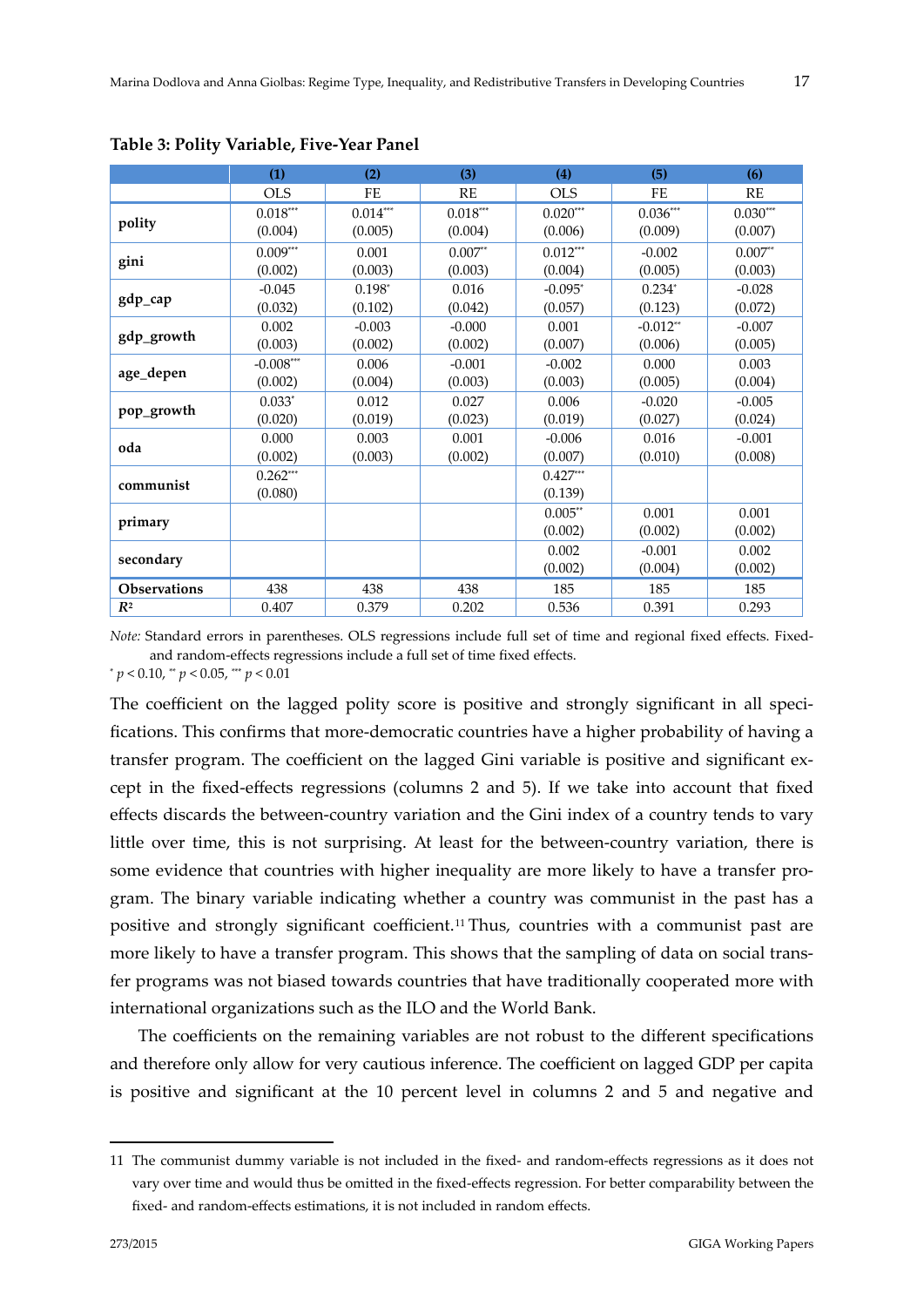significant at the 10 percent level in Column 4. This indicates that the level effect of GDP is different for the between- and within-country variation. As a country's income rises, the likelihood of it having a transfer program increases. This is evidenced by fixed‐effects specifications. Across countries, those with a lower income are more likely to have a transfer program. The effect of lagged GDP growth is negative and significant at the 5 percent level in Column 5. At least within countries, income growth seems to reduce the likelihood that a country will have a transfer program. The coefficient on the lagged age-dependency ratio is negative and highly significant in Column 1. This is very preliminary evidence that, as expected, a higher age‐dependency ratio leads to a lower probability that a country will have a transfer scheme. The coefficient on lagged population growth is positive and significant at the 10 percent level in Column 1, but the effect is not strong enough to conclude that higher population growth increases the likelihood of a transfer program. The coefficient on the lagged variable for completion of primary education is positive and significant at the 5 percent level in Column 4 but insignificant in the other two specifications. The effect of the coefficient for the lagged rate of progression to secondary schooling is insignificant in all specifications. Hence, there is not enough support for the hypothesis that higher levels of education lead to an increase in redistribution through an increase in the political participation of the poor. The coefficient on the official development aid received as a percentage of GNI is insignificant in all specifications. Dependence upon development aid does not appear to influence the likelihood of having a transfer program.

Including the controls for education diminishes the number of observations from 438 to 197. The  $R^2$  ranges from 0.2 in Column 3 to 0.54 in Column 4. The F-test rejects the null hypothesis of no joint significance of the explanatory variables in all specifications. The Breusch‐Pagan LM test for the existence of random effects and the Wald test for the existence of fixed effects both reject the null hypothesis of no effects. The consistent estimator is therefore either a fixed- or a random-effects model.<sup>12</sup> A test of overidentifying restrictions (Hansen's J statistic)<sup>13</sup> fails to reject the null hypothesis that the overidentification restrictions are valid. Therefore, according to the Hansen test, random effects is the more efficient estimator and the preferred specification.

For the preferred specification, an increase in the polity score by 1 leads to an increase of 3 percentage points in the probability of a transfer scheme, ceteris paribus and on average. A regime change from autocracy to democracy implies an increase of 10 to 20 points on the polity scale,14 and this happens in 1 percent of all observations. Such a regime change implies a large increase in the probability of having a transfer scheme, from 30 to 60 percentage points.

<sup>12</sup> The results of these tests are the same for all of the subsequent regressions.

<sup>13</sup> A test of overidentifying restrictions is also a test of fixed versus random effects. This test is employed with robust standard errors when the Hausman test cannot be used.

<sup>14</sup> A regime change from autocracy to democracy implies a change in the polity score of at least ‐5 to 5 and at most ‐10 to 10.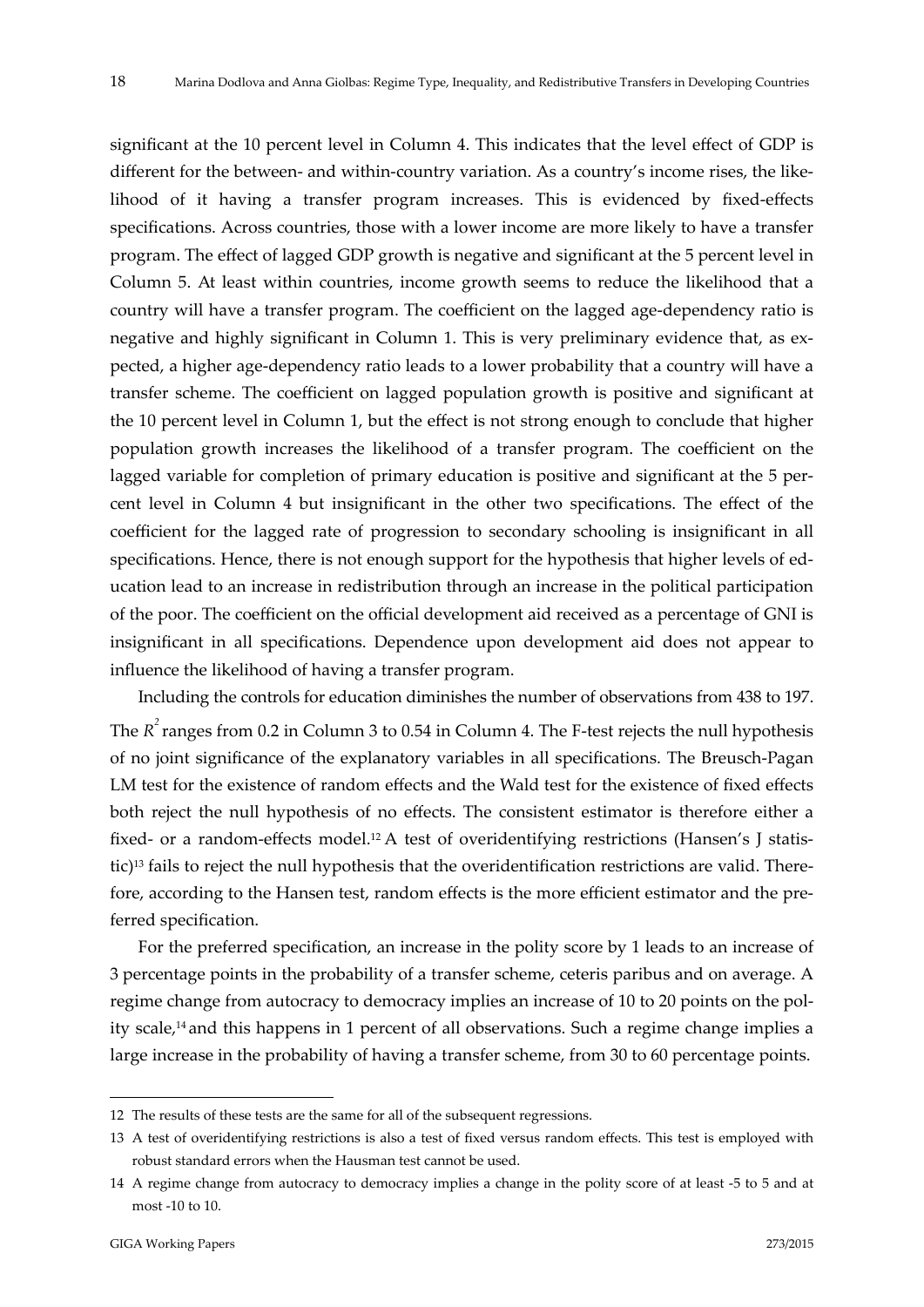In order to minimize the endogeneity problem that arises if an ongoing transfer program influences the level of democracy and inequality, we analyze the determinants of the adoption of a transfer scheme as opposed to the determinants of the duration of a transfer scheme. Table 4 shows the same set of regressions as before except that only the year of the adoption of a transfer program is taken into consideration. All years after the start of a transfer pro‐ gram are discarded. The explanatory variables are the same as before; however, the GDP per capita variable is replaced by the combined average of GDP per capita for the fifth, fourth, and third year prior to the adoption of a transfer. This is to account for the fact that the level of GDP is likely to influence the adoption of a transfer scheme with a lag of more than one year and over a longer period of time than one year.

The coefficient on the lagged polity variable is positive and significant in all specifications except in the OLS regression with education controls (Column 4), where it is positive but insignificant. For the random-effects regression with education controls (Column 6), an increase in the polity score by 1 increases the probability that a country will adopt a transfer scheme by approximately 0.2 percentage points, ceteris paribus and on average. In the event of a regime change from autocracy to democracy, the probability that a country will adopt a transfer scheme increases between 2 percentage points (lower bound) and 4 percentage points (upper bound). The effect is substantially smaller than that in the analysis of the duration of a transfer program. As expected, endogeneity indeed plays an important role in the analysis of the duration of a transfer scheme. Nevertheless, there is robust evidence that more‐democratic countries are more likely to adopt a transfer program.

The coefficient on the lagged Gini index is positive and significant in specifications 3 and 6. This is very preliminary evidence that greater inequality increases the probability that a transfer scheme will be adopted. The coefficients on the communist dummy are insignificant. Hence, whether or not a country was communist in the past does not affect the adoption of a transfer scheme. The other coefficients are similar to those in the analysis of the duration of a transfer program and smaller throughout. None can be claimed to have a robust effect on the probability that a transfer scheme will be adopted. Including the education variables reduces the number of observations from 1,595 to 663. The general fit of the model increases from 0.05 in Column 3 to 0.12 in Column 4.

As a robustness check, the same regressions as in Table 3 are run on the annual panel in‐ stead of the five‐year panel. The results are reported in Table A1 of the appendix and confirm the main findings of Table 3. However, the five‐year panel is preferable because it reduces the endogeneity problem and because all variables can be expected to influence whether or not a country has a transfer program with more than a one‐year lag. For a second check, the polity variable is replaced with a binary variable that equals 1 for democracies and 0 otherwise. This democratic index is taken from Boix et al. (2013) and regressed on the five-year panel. The results are reported in Table A2 of the appendix and again confirm the findings of Table 3. The coefficients on the democracy variable are positive and significant in all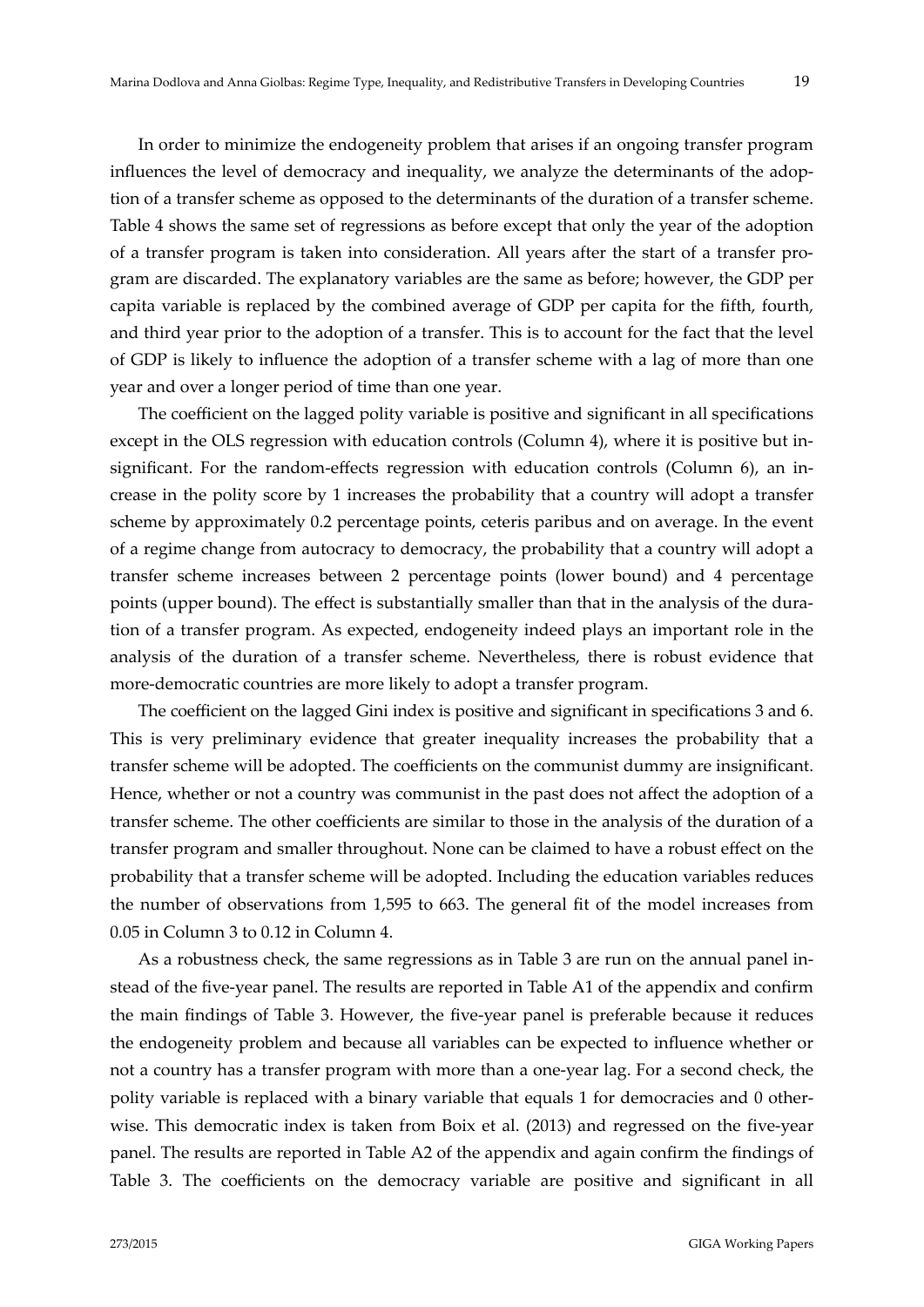specifications. Based on the random-effects model with controls for education (Column 6), a regime change from autocracy to democracy increases the probability that a country will have a transfer program by 23 percentage points, ceteris paribus and on average. This estimate is quite close to the one made using the polity score's lower bound of a change from autocracy to democracy. Tables A3 and A4 in the appendix report regressions of the polity score and the binary democracy variable without control variables.

When we split the sample into democracies and autocracies, we do not find a significant and robust effect of inequality on the probability that a country will have a transfer scheme. Hence, we cannot confirm that a higher level of initial inequality in democracies leads to more redistribution.

|                     | (1)          | (2)              | (3)           | (4)        | (5)          | (6)          |
|---------------------|--------------|------------------|---------------|------------|--------------|--------------|
|                     | <b>OLS</b>   | FE               | RE            | <b>OLS</b> | FE           | RE           |
|                     | $0.00162**$  | $0.00389***$     | $0.00242***$  | 0.00137    | $0.01012***$ | $0.00198**$  |
| polity              | (0.00072)    | (0.00136)        | (0.00063)     | (0.00119)  | (0.00353)    | (0.00093)    |
|                     | 0.00063      | $-0.00030$       | $0.00082**$   | 0.00093    | $-0.00267$   | $0.00151***$ |
| gini                | (0.00040)    | (0.00069)        | (0.00039)     | (0.00066)  | (0.00175)    | (0.00055)    |
|                     | $-0.01326**$ | $0.05107**$      | $-0.00894$ *  | $-0.00811$ | 0.05130      | 0.00299      |
| gdp_cap             | (0.00572)    | (0.02550)        | (0.00471)     | (0.01138)  | (0.05886)    | (0.01052)    |
|                     | 0.00050      | 0.00049          | 0.00052       | 0.00012    | $-0.00117$   | $-0.00013$   |
| gdp_growth          | (0.00053)    | (0.00053)        | (0.00054)     | (0.00132)  | (0.00134)    | (0.00135)    |
|                     | $-0.00006$   | $0.00189^{*\!*}$ | 0.00007       | 0.00042    | 0.00199      | $0.00123**$  |
| age_depen           | (0.00043)    | (0.00083)        | (0.00035)     | (0.00067)  | (0.00142)    | (0.00050)    |
|                     | $-0.00330$   | $-0.00282$       | 0.00024       | $-0.00738$ | $-0.00933$   | $-0.00360$   |
| pop_growth          | (0.00312)    | (0.00406)        | (0.00292)     | (0.00686)  | (0.00829)    | (0.00600)    |
| oda                 | $-0.00102**$ | 0.00043          | $-0.00103***$ | $-0.00009$ | 0.00325      | $-0.00019$   |
|                     | (0.00043)    | (0.00062)        | (0.00038)     | (0.00132)  | (0.00208)    | (0.00127)    |
| communist           | $-0.01207$   |                  |               | $-0.00841$ |              |              |
|                     | (0.01404)    |                  |               | (0.02793)  |              |              |
|                     |              |                  |               | 0.00020    | 0.00059      | $-0.00006$   |
| primary             |              |                  |               | (0.00040)  | (0.00120)    | (0.00036)    |
|                     |              |                  |               | $0.00072*$ | 0.00030      | $0.00059**$  |
| secondary           |              |                  |               | (0.00042)  | (0.00106)    | (0.00028)    |
| <b>Observations</b> | 1595         | 1593             | 1593          | 663        | 663          | 663          |
| $R^2$               | 0.066        | 0.090            | 0.053         | 0.103      | 0.118        | 0.085        |

**Table 4: Adoption of a Transfer Program**

*Note:* Standard errors in parentheses. OLS regressions include full set of time and regional fixed effects. Fixedand random‐effects regressions include a full set of time fixed effects.

 $p < 0.10$ , \*\*  $p < 0.05$ , \*\*\*  $p < 0.01$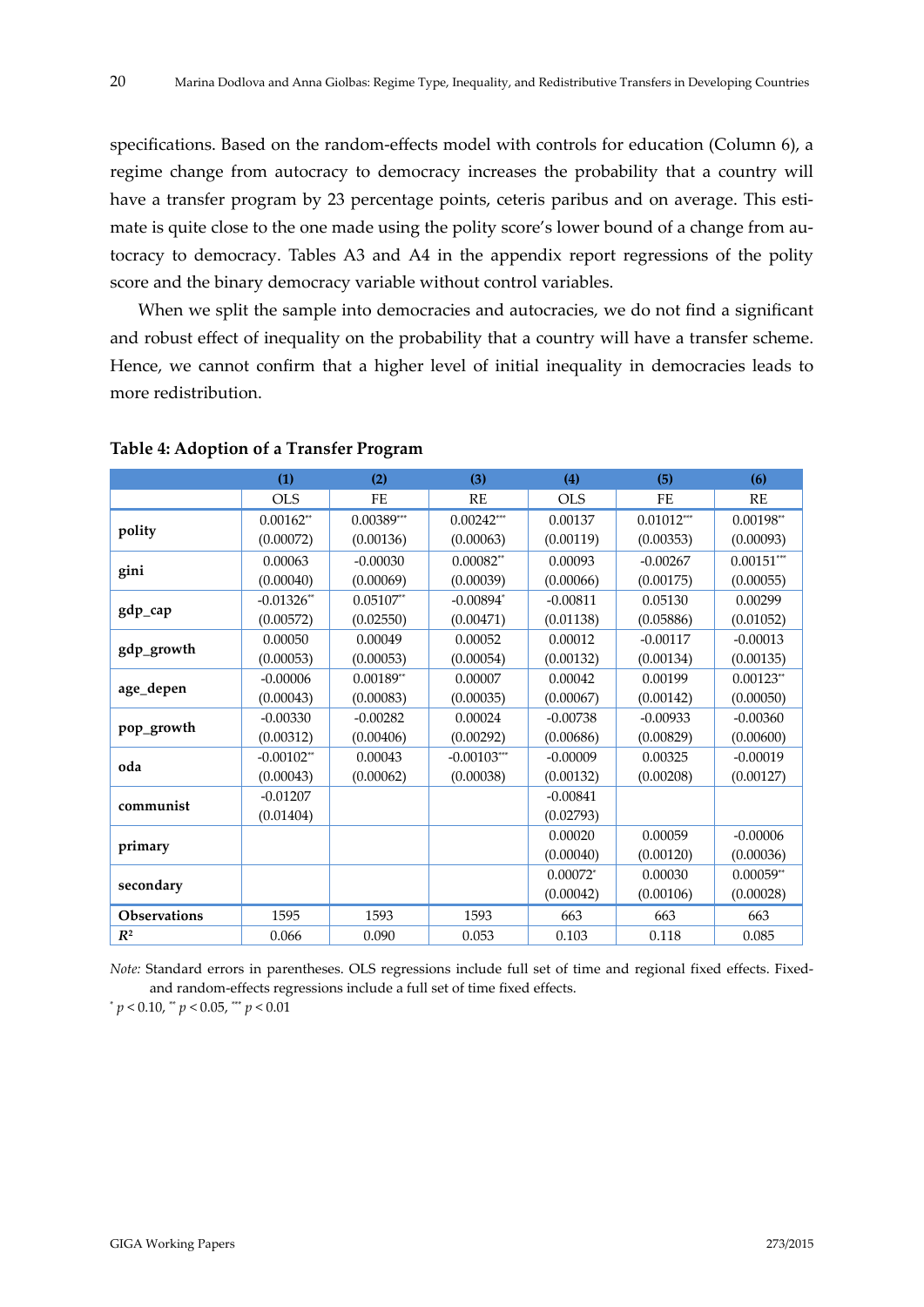#### **7 Conclusion**

Are redistribution levels higher in democracies? Does inequality lead to more redistribution, depending on regime type? These and other questions about how political institutions influence redistribution and social policies are very important, especially in developing countries, where we often observe high levels of corruption, poor governance, and fragile statehood. In addressing these questions, we have chosen to focus on developing countries, as the literature stresses the shortcomings of standard measures of redistribution such as tax revenues and government spending in these countries. We have suggested that a variety of redistributive transfer programs should be considered, since they seem to be more responsible for redistribution in developing countries, where pre- and post-tax revenues are very similar.

The straightforward and intuitive approach to examining the complex link between de‐ mocracy, inequality, and redistribution is to consider the incentives of all classes in a society and to study how these classes interact and how the institutional constraints of different political regimes change their bargaining power. To this end, we have designed a simple model to demonstrate how the regime type, specifically, the ruling-class type, affects the probability that a transfer program will be adopted. The model is a stylized mechanism that predicts more redistribution to the poor when the middle class chooses policy. Greater inequality intensifies this tendency in a democracy. In contrast, in an autocracy inequality turns out to be a driver of such programs only when there is a strong revolutionary threat. Hence, we confirm Meltzer and Richard's (1981) theory about redistribution, but in this case via social transfers. This model is only a simplified framework of political motives for social policy choices. Undoubtedly, there is a need for many more studies on particular incentive mechanisms through which political institutions influence social policies in democracies and autocracies.

Empirically, we have used a new data set with information on noncontributory social transfer programs to the poor in developing countries and have found strong evidence that more-democratic countries are more likely to have transfer programs. The effect remains robust when we take only the year in which the transfer program was adopted into account. We have found preliminary evidence that a greater level of inequality leads to a greater like– lihood that a country has (and will adopt) a transfer program. However, the effect of inequality is not stronger for democracies than for autocracies. The persistence of the inequality data and cross‐country analysis do not allow for the proper identification of the exact relationship between inequality and redistributive transfers. The limitations of the data also make it difficult to capture the detailed mechanisms and channels behind the adoption of transfer programs. In this sense, within‐country evaluation and natural experiments are more prom‐ ising for revealing the true effects and causality. Despite the fact that we have certainly simplified democratic settings as well as redistributive decisions, we have contributed to a debate that is extensive, inconclusive, and ongoing.

The fact that regime type and political institutional constraints do play a role in deter‐ mining social policy choices opens up interesting avenues for further political economy re‐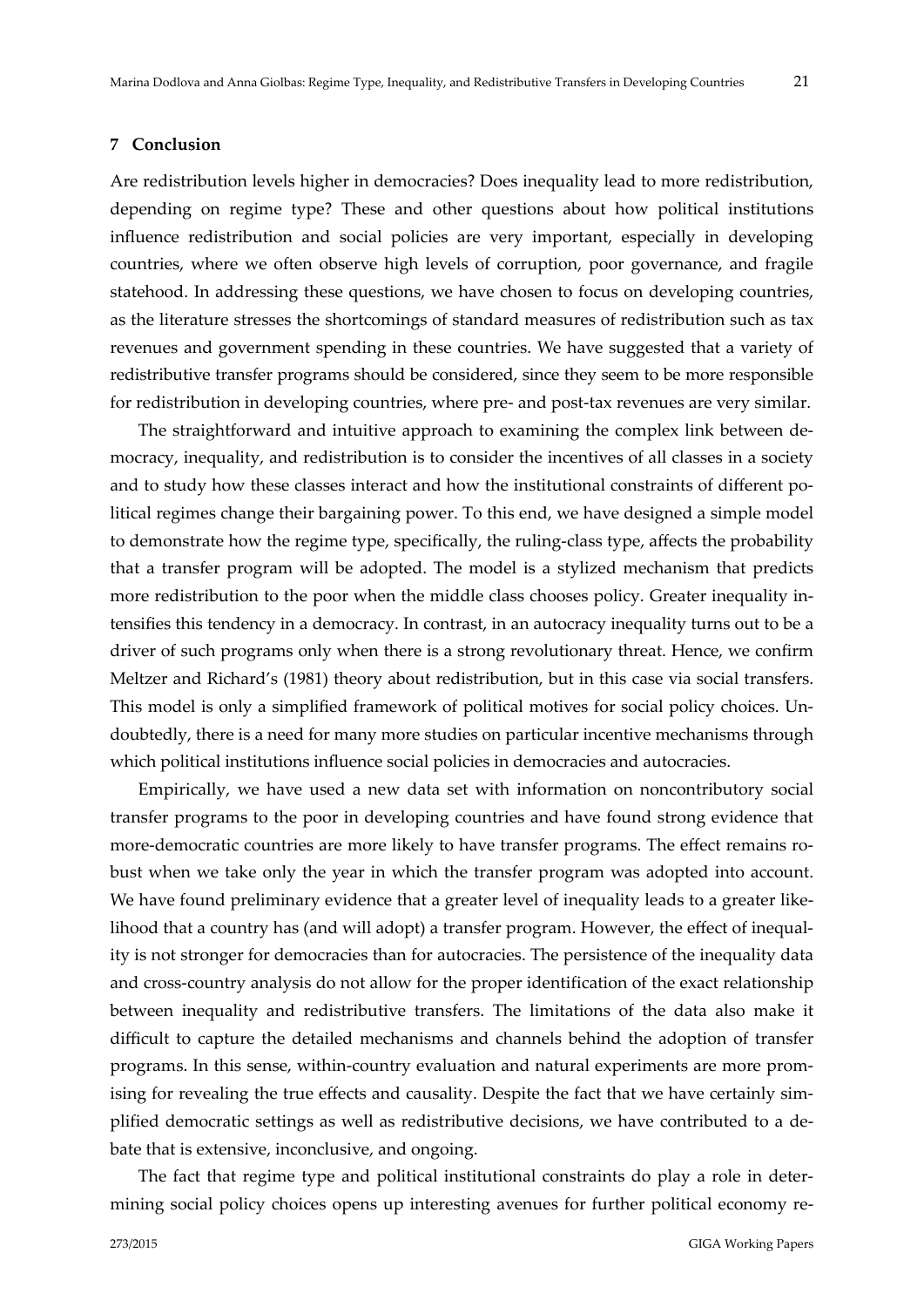search. Anti-poverty programs might be initiated based on social motives such as efficiency and equity, but they might also be driven by political mechanisms such as vote buying in democracies or the securing of loyalty in autocracies. Further, political constraints may create biases in social policies, not only at the approval stage but also at the implementation stage. For example, high levels of corruption and red tape are also products of a political system and can even undermine the efficiency of good social policy choices. Hence, further research with good identification strategies is needed to highlight specific patterns and channels of influence between political institutions and social choices.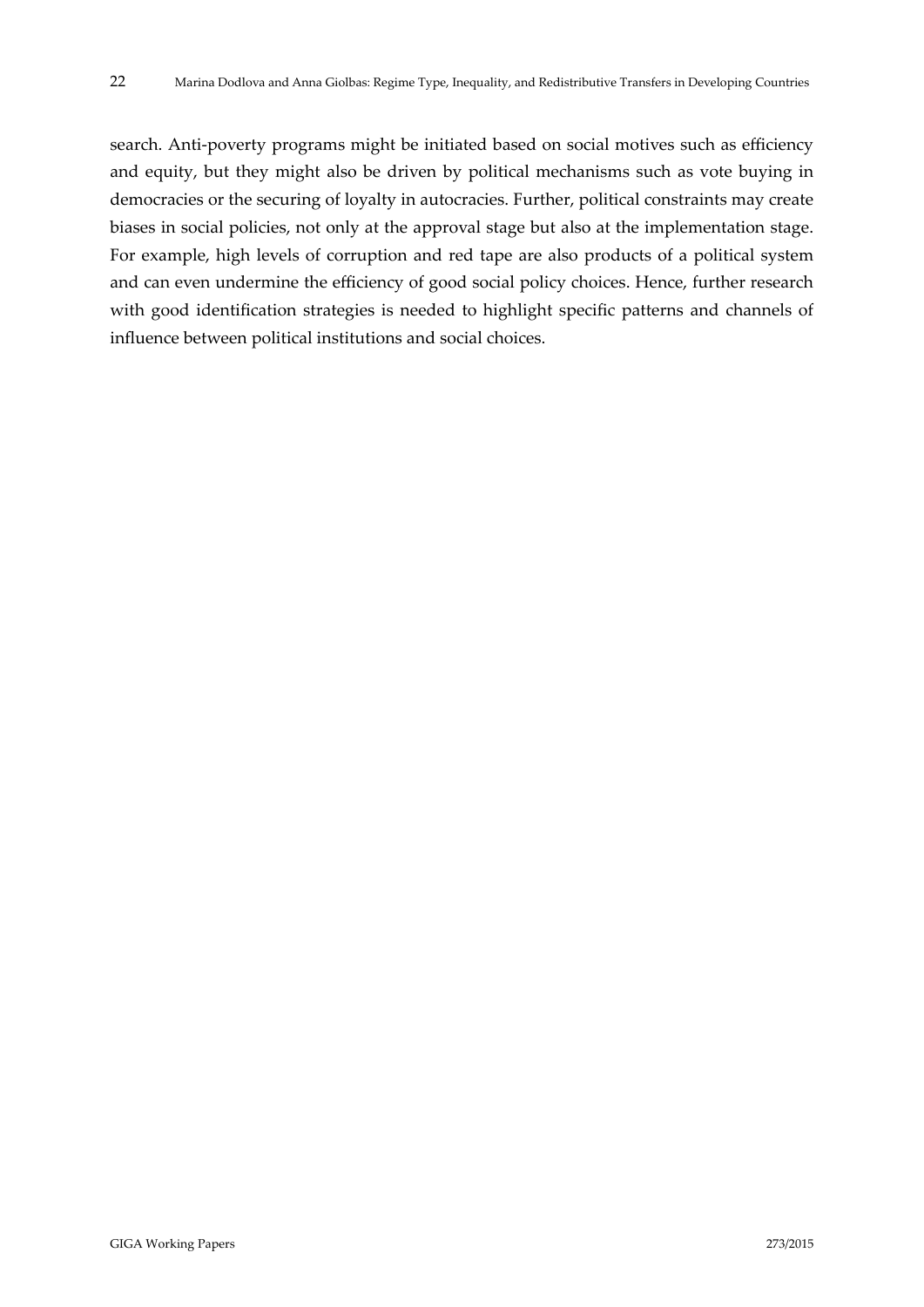#### **Bibliography**

- Acemoglu, D., and J. A. Robinson (2006). *Economic Origins of Dictatorship and Democracy*. New York: Cambridge University Press.
- Acemoglu, D., J. A. Robinson, S. Naidu, and P. Restrepo (2013). *Democracy, Redistribution and Inequality*. NBER working paper. 19746.
- Aidt, T., J. Dutta, and E. Loukoianova (2006). Democracy Comes to Europe: Franchise Exten‐ sion and Fiscal Outcomes 1830–1938. *European Economic Review* 50 (2): 249–283.
- Aidt, T. S., and P. S. Jensen (2008). Tax Structure, Size of Government, and the Extension of the Voting Franchise in Western Europe, 1860–1938. *International Tax and Public Finance* 16 (3): 362–394.
- Alesina, A., and D. Rodrik (1994). Distributive Politics and Economic Growth. *The Quarterly Journal of Economics* 109 (2): 465–490.
- Ansell, B., and D. Samuels (2014). *Inequality and Democratization: An Elite‐Competition Approach*. New York: Cambridge University Press.
- Barrientos, A. (2013). *Social Assistance in Developing Countries*. New York: Cambridge University Press.
- Barrientos, A., M. Nino‐Zarazua, and M. Maitrot (2010). *Social Assistance in Developing Coun‐ tries Database*. MPRA Paper. 26403.
- Bental, B. (1989). The Old Age Security Hypothesis and Optimal Population Growth. *Journal of Population Economics* 1 (4): 285–301.
- Besley, T. J. (1997). Political Economy of Alleviating Poverty: Theory and Institutions. In: M. Bruno and B. Pleskovic (eds), *Annual World Bank Conference on Development Economics 1996*. Washington, D.C.: World Bank.
- Boix, C. (2003). *Democracy and Redistribution*. New York: Cambridge University Press.
- Boix, C., M. Miller, and S. Rosato (2013). A Complete Dataset of Political Regimes, 1800–2007. *Comparative Political Studies* 46 (12): 1523–1554.
- Borge, L.‐E., and J. Rattso (2004). Income Distribution and Tax Structure: Empirical Test of the Meltzer‐Richard Hypothesis. *European Economic Review* 48 (4): 805–826.
- Chu, K.‐Y., H. R. Davoodi, and S. Gupta (2000). *Income Distribution and Tax and Government So‐ cial Spending Policies in Developing Countries*. International Monetary Fund.
- Collier, P., A. Hoeffler, and D. Rohner (2009). Beyond Greed and Grievance: Feasibility and Civil War. *Oxford Economic Papers* 61 (1): 1–27.
- Downs, A. (1957). An Economic Theory of Political Action in a Democracy. *Journal of Political Economy* 65 (2): 135–150.
- Finseraas, H. (2009). Income Inequality and Demand for Redistribution: A Multilevel Analysis of European Public Opinion. *Scandinavian Political Studies* 32 (1): 94–119.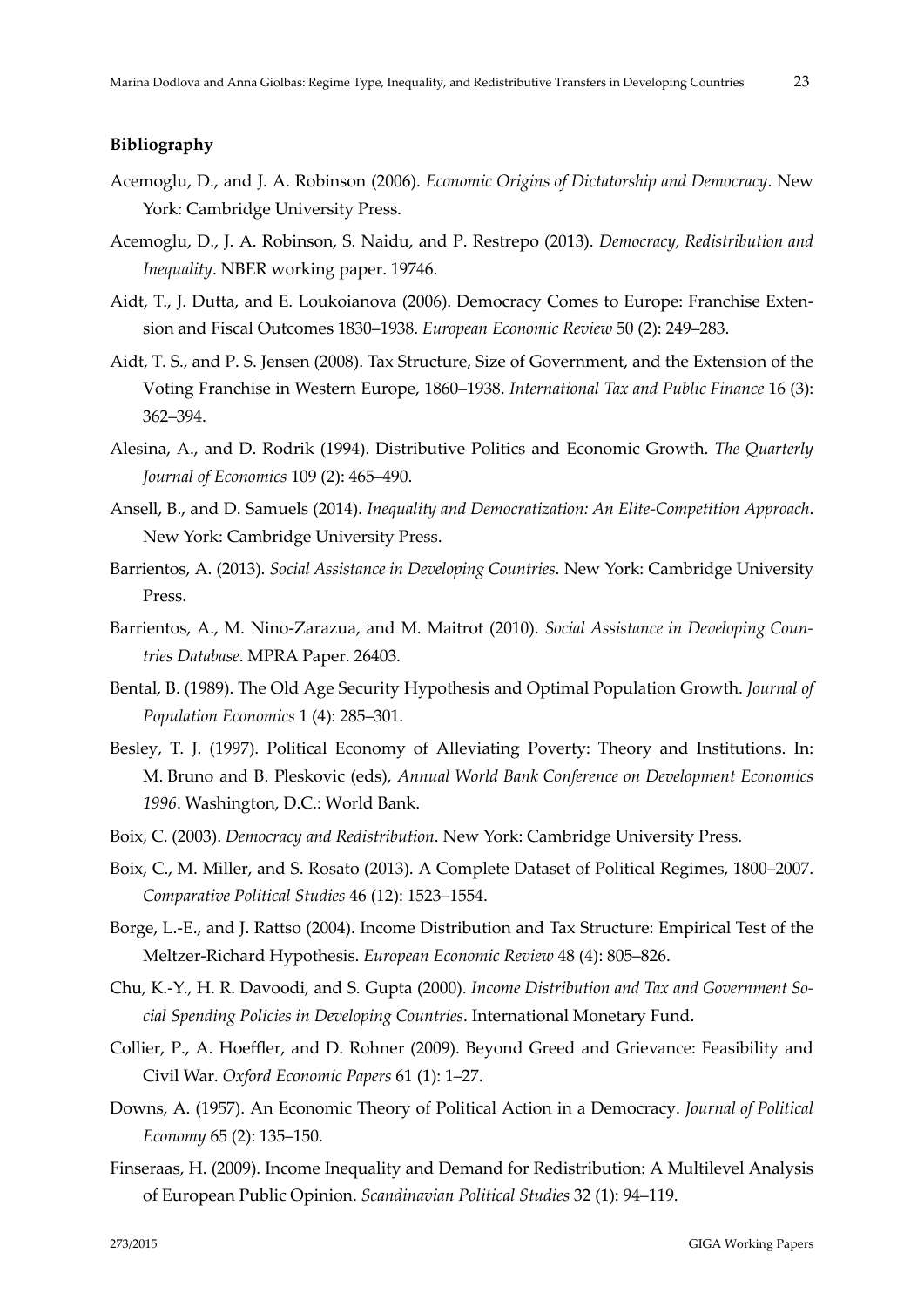- Galasso, V., and P. Profeta (2002). The Political Economy of Social Security: A Survey. *Europe‐ an Journal of Political Economy* 18 (1): 1–29.
- Houle, C. (2009). Inequality and Democracy: Why Inequality Harms Consolidation But Does Not Affect Democratization. *World Politics* 61 (04): 589–622.
- ILO (2010). *Global Extension of Social Security: The Social Transfers Impacts Matrix*. Online: <www.socialsecurityextension.org/>.
- Iversen, T., and D. Soskice (2009). Distribution and Redistribution: The Shadow of the Nine‐ teenth Century. *World Politics* 61 (03): 438–486.
- Kaufman, R. R., and A. Segura‐Ubiergo (2001). Globalization, Domestic Politics, and Social Spending in Latin America: A Time‐Series Cross‐Section Analysis, 1973–1997. *World Poli‐ tics* 53 (04): 553–587.
- Kenworthy, L., and L. McCall (2008). Inequality, Public Opinion and Redistribution. *Socio‐ Economic Review* 6 (1): 35–68.
- Kenworthy, L., and J. Pontusson (2005). Rising Inequality and the Politics of Redistribution in Affluent Countries. *Perspectives on Politics* 3 (03): 449–471.
- Knutsen, C. H., and M. B. Rasmussen (2014). *The Autocratic Welfare State: Resource Distribution, Credible Commitments and Political Survival*. Working Paper. Online at SSRN: <http://ssrn.com>.
- Lake, R., and R. Huckfeldt (1998). Social Capital, Social Networks, and Political Participation. *Political Psychology* 19 (3): 567‒584.
- Leon, G. (2014). Strategic Redistribution: The Political Economy of Populism in Latin America. *European Journal of Political Economy* 34, 39–51.
- Lübker, M. (2007). Inequality and the Demand for Redistribution: Are the Assumptions of the New Growth Theory Valid? *Socio‐Economic Review* 5 (1): 117–148.
- Lupu, N. and J. Pontusson (2011). The Structure of Inequality and the Politics of Redistribu‐ tion. *American Political Science Review* 105 (02): 316–336.
- Marshall, M. G., and K. Jaggers (2010). Polity IV Project: Political Regime Characteristics and Transitions, 1800–2010. Online: <www.systemicpeace.org/polity/polity4.htm>.
- Mejía, D., and C.‐E. Posada (2007). Populist Policies in the Transition to Democracy. European *Journal of Political Economy* 23 (4): 932–953.
- Meltzer, A., and S. Richard (1981). A Rational Theory of the Size of Government. *The Journal of Political Economy* 89 (5): 914–927.
- Mulligan, C. B., R. Gil, and X. Sala-i-Martin (2004). Do Democracies Have Different Public Policies than Non‐Democracies? *Journal of Economic Perspectives* 18 (1): 51–74.
- Niskanen, W. A. (2003). Autocratic, Democratic, and Optimal Government. Cheltenham, U.K.: Edward Elgar.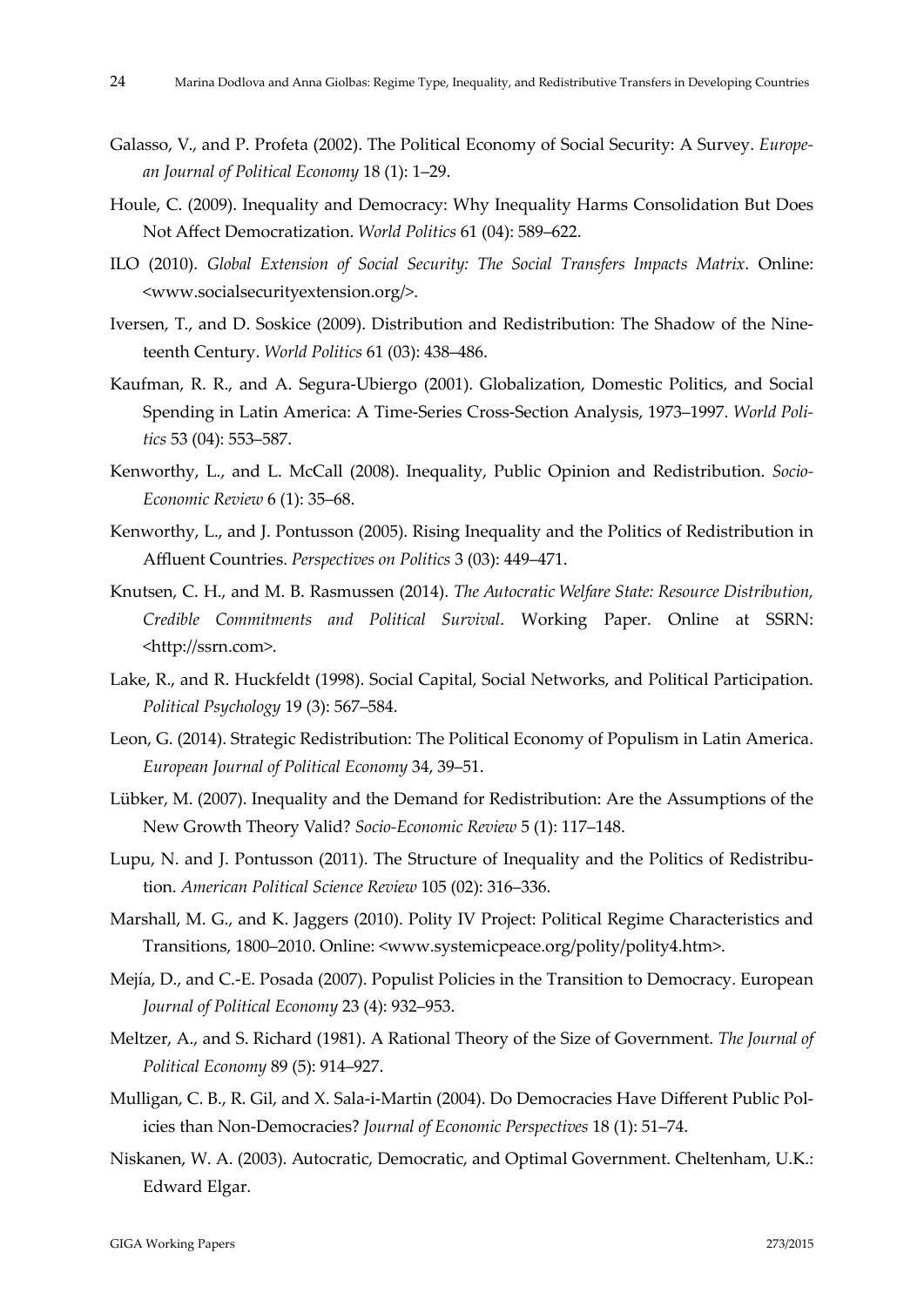- Scheve, K., and D. Stasavage (2010). The Conscription of Wealth: Mass Warfare and the De‐ mand for Progressive Taxation. *International Organization* 64 (04): 529–561.
- Scheve, K., and D. Stasavage (2012). Democracy, War, and Wealth: Lessons from Two Centuries of Inheritance Taxation. *American Political Science Review* 18 (1): 81–102.
- Solt, F. (2014). *The Standardized World Income Inequality Database*. Working Paper. SWIID Ver‐ sion 5.0, October 2014. Online: <http://myweb.uiowa.edu/fsolt/papers/Solt2014.pdf>.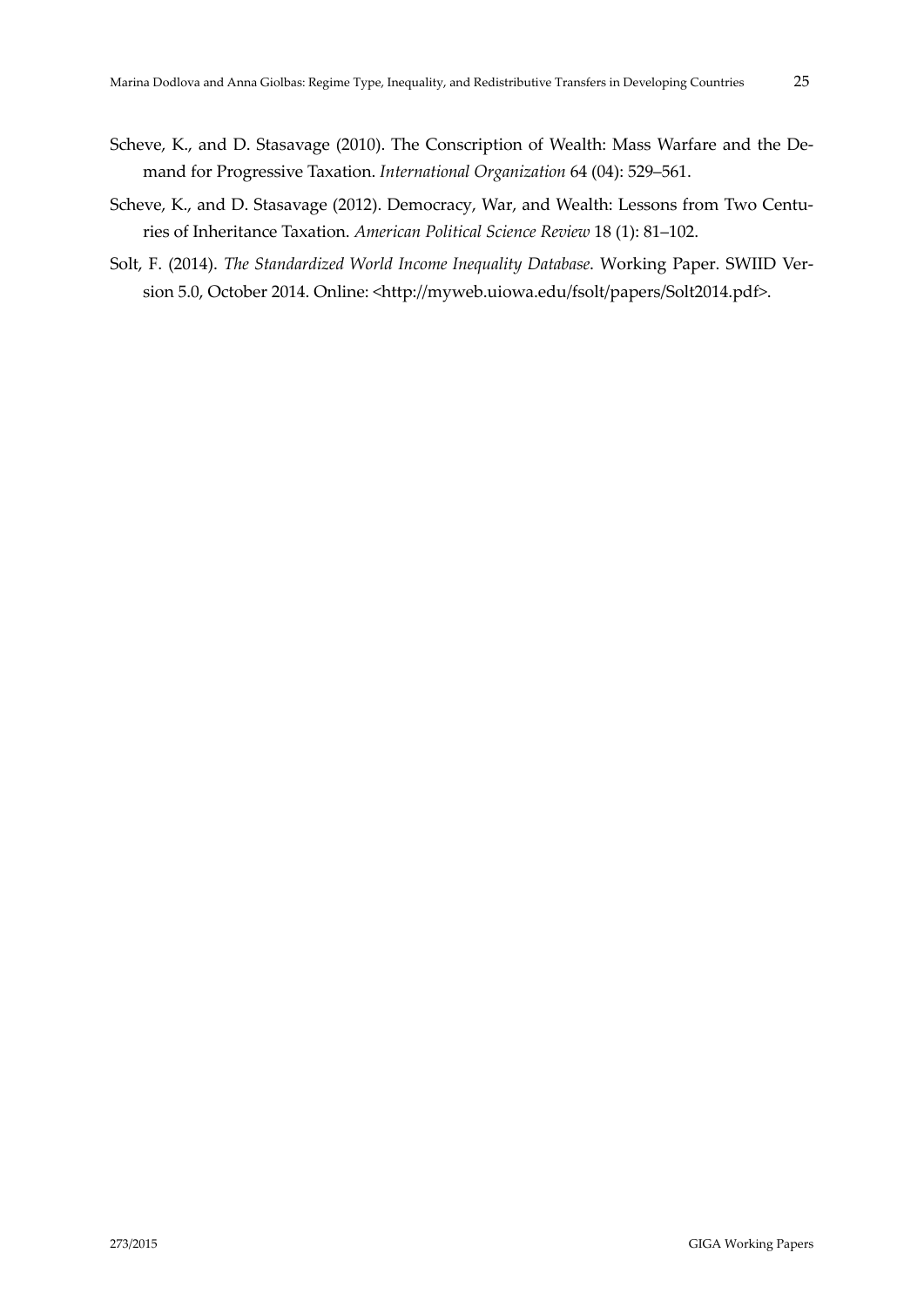# **Appendix**

|                     | (1)                    | (2)                | (3)       | (4)         | (5)        | (6)           |
|---------------------|------------------------|--------------------|-----------|-------------|------------|---------------|
|                     | <b>OLS</b>             | <b>FE</b>          | RE        | <b>OLS</b>  | <b>FE</b>  | RE            |
|                     | $0.017^{\ast\ast\ast}$ | $0.010^{\ast\ast}$ | $0.011**$ | $0.024***$  | $0.025***$ | $0.026\sp{*}$ |
| polity              | (0.002)                | (0.005)            | (0.004)   | (0.002)     | (0.006)    | (0.006)       |
|                     | $0.006***$             | 0.000              | 0.001     | $0.005***$  | $-0.006*$  | $-0.004$      |
| gini                | (0.001)                | (0.003)            | (0.002)   | (0.001)     | (0.003)    | (0.003)       |
|                     | $-0.023*$              | $0.195*$           | $0.118**$ | $-0.058**$  | 0.032      | $-0.003$      |
| gdp_cap             | (0.014)                | (0.102)            | (0.056)   | (0.024)     | (0.116)    | (0.056)       |
|                     | 0.002                  | $-0.002$           | $-0.002$  | 0.003       | $-0.003$   | $-0.003$      |
| gdp_growth          | (0.001)                | (0.002)            | (0.001)   | (0.002)     | (0.002)    | (0.002)       |
|                     | $-0.006***$            | $0.006*$           | 0.004     | $-0.004***$ | $-0.000$   | 0.001         |
| age_depen           | (0.001)                | (0.003)            | (0.003)   | (0.001)     | (0.005)    | (0.003)       |
|                     | 0.011                  | $-0.012$           | $-0.009$  | 0.013       | $-0.008$   | $-0.001$      |
| pop_growth          | (0.007)                | (0.012)            | (0.010)   | (0.011)     | (0.015)    | (0.014)       |
| oda                 | $-0.002$               | $0.003*$           | 0.001     | 0.001       | $0.008***$ | $0.007^{**}$  |
|                     | (0.001)                | (0.002)            | (0.002)   | (0.002)     | (0.002)    | (0.002)       |
| communist           | $0.230***$             |                    |           | $0.405***$  |            |               |
|                     | (0.036)                |                    |           | (0.058)     |            |               |
| primary             |                        |                    |           | $0.005***$  | 0.003      | 0.003         |
|                     |                        |                    |           | (0.001)     | (0.002)    | (0.002)       |
| secondary           |                        |                    |           | 0.000       | 0.002      | 0.002         |
|                     |                        |                    |           | (0.001)     | (0.003)    | (0.002)       |
| <b>Observations</b> | 2288                   | 2286               | 2286      | 975         | 975        | 975           |
| $R^2$               | 0.380                  | 0.388              | 0.122     | 0.451       | 0.363      | 0.197         |

# **Table A1: Polity Variable, Annual Panel**

*Note:* Standard errors in parentheses. OLS regressions include full set of time and regional fixed effects. Fixedand random‐effects regressions include a full set of time fixed effects.

 $^{*}p < 0.10,$   $^{**}p < 0.05,$   $^{***}p < 0.01$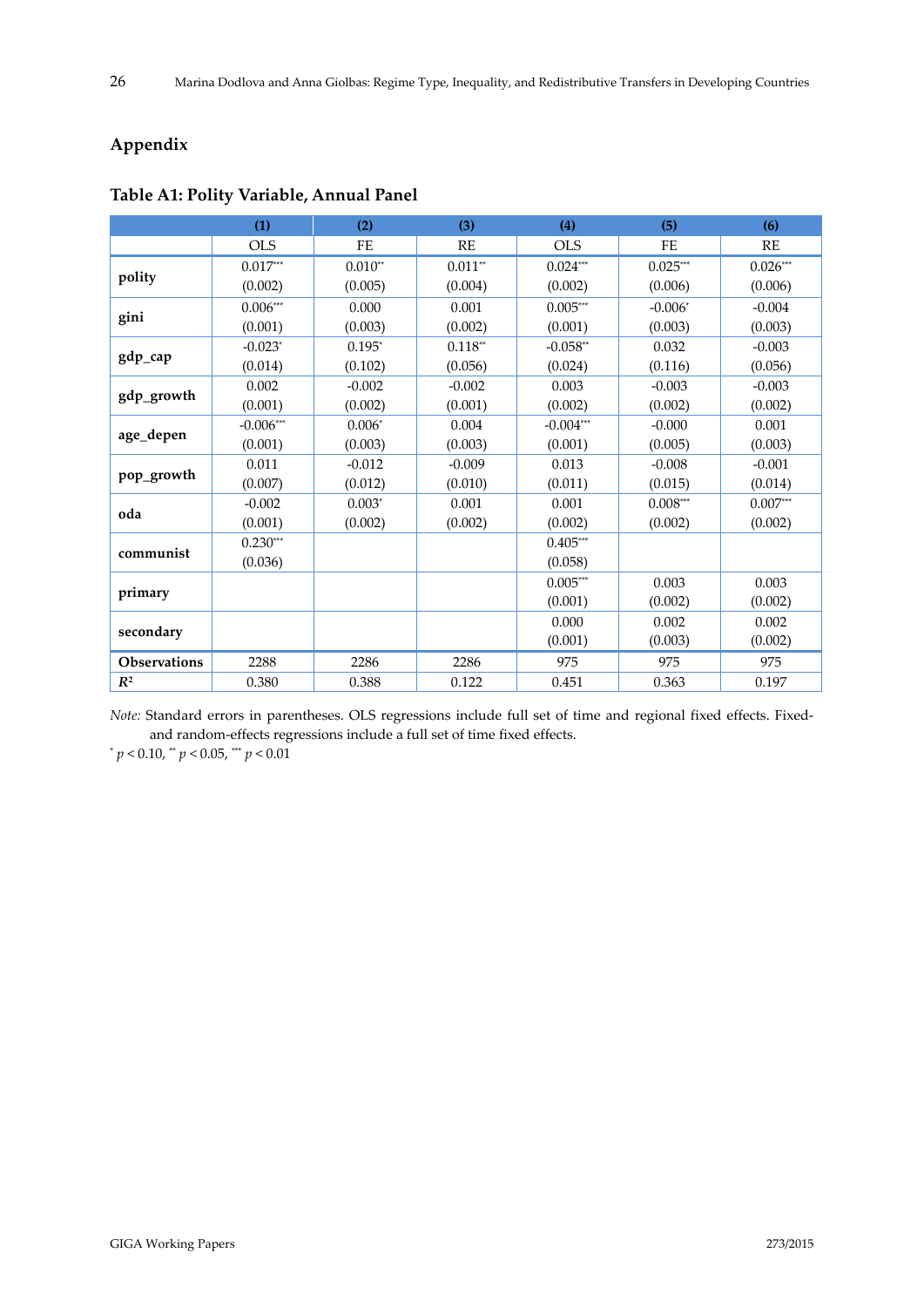|                     | (1)                                  | (2)       | (3)                | (4)        | (5)       | (6)        |
|---------------------|--------------------------------------|-----------|--------------------|------------|-----------|------------|
|                     | <b>OLS</b>                           | <b>FE</b> | <b>RE</b>          | <b>OLS</b> | <b>FE</b> | RE         |
|                     | $0.168***$                           | $0.132**$ | $0.170***$         | $0.237***$ | $0.247*$  | $0.233**$  |
| democracy           | (0.049)                              | (0.062)   | (0.052)            | (0.084)    | (0.124)   | (0.091)    |
|                     | $0.010***$                           | 0.001     | $0.007^{\ast\ast}$ | $0.015***$ | $-0.007$  | $0.009***$ |
| gini                | (0.003)                              | (0.004)   | (0.003)            | (0.004)    | (0.006)   | (0.003)    |
|                     | $-0.049$                             | 0.176     | 0.012              | $-0.104*$  | 0.103     | $-0.053$   |
| gdp_cap             | (0.032)                              | (0.106)   | (0.042)            | (0.058)    | (0.140)   | (0.068)    |
|                     | 0.003                                | $-0.002$  | $-0.000$           | 0.004      | $-0.006$  | $-0.004$   |
| gdp_growth          | (0.003)                              | (0.002)   | (0.002)            | (0.007)    | (0.005)   | (0.005)    |
|                     | $\textnormal{-}0.008^{\ast\ast\ast}$ | 0.005     | $-0.001$           | $-0.001$   | $-0.003$  | 0.002      |
| age_depen           | (0.002)                              | (0.004)   | (0.003)            | (0.003)    | (0.006)   | (0.004)    |
|                     | 0.028                                | 0.010     | 0.019              | 0.001      | $-0.016$  | $-0.003$   |
| pop_growth          | (0.019)                              | (0.017)   | (0.019)            | (0.022)    | (0.027)   | (0.025)    |
| oda                 | 0.000                                | 0.004     | 0.001              | $-0.007$   | 0.008     | $-0.003$   |
|                     | (0.002)                              | (0.002)   | (0.002)            | (0.006)    | (0.009)   | (0.006)    |
| communist           | $0.250***$                           |           |                    | $0.419***$ |           |            |
|                     | (0.084)                              |           |                    | (0.148)    |           |            |
|                     |                                      |           |                    | $0.005**$  | 0.001     | 0.002      |
| primary             |                                      |           |                    | (0.002)    | (0.002)   | (0.002)    |
|                     |                                      |           |                    | 0.002      | $-0.002$  | 0.002      |
| secondary           |                                      |           |                    | (0.002)    | (0.004)   | (0.002)    |
| <b>Observations</b> | 448                                  | 448       | 448                | 189        | 189       | 189        |
| $I\!\!R^2$          | 0.373                                | 0.362     | 0.162              | 0.506      | 0.278     | 0.261      |

**Table A2: Binary Democracy Variable, Five‐Year Panel**

*Note:* Standard errors in parentheses. OLS regressions include full set of time and regional fixed effects. Fixedand random‐effects regressions include a full set of time fixed effects.

\* *p* < 0.10, \*\* *p* < 0.05, \*\*\* *p* < 0.01

## **Table A3: Polity Variable, Five‐Year Panel, No Controls**

|                     | $\bf{(1)}$ | (2)        | (3)        | (4)        | (5)       | (6)        |
|---------------------|------------|------------|------------|------------|-----------|------------|
|                     | <b>OLS</b> | FE         | RE         | <b>OLS</b> | FE        | RE         |
|                     | $0.021***$ | $0.021***$ | $0.021***$ | $0.014***$ | $0.009**$ | $0.013***$ |
| polity              | (0.003)    | (0.004)    | (0.004)    | (0.003)    | (0.004)   | (0.004)    |
|                     | $0.008***$ | $-0.002$   | 0.004      | $0.006***$ | 0.000     | $0.005**$  |
| gini                | (0.002)    | (0.004)    | (0.003)    | (0.002)    | (0.003)   | (0.003)    |
| <b>Observations</b> | 526        | 526        | 526        | 526        | 526       | 526        |
| $R^2$               | 0.141      | 0.106      | 0.133      | 0.340      | 0.319     | 0.196      |

*Note:* Standard errors in parentheses. The last three columns include time and regional fixed effects. \* *p* < 0.10, \*\* *p* < 0.05, \*\*\* *p* < 0.01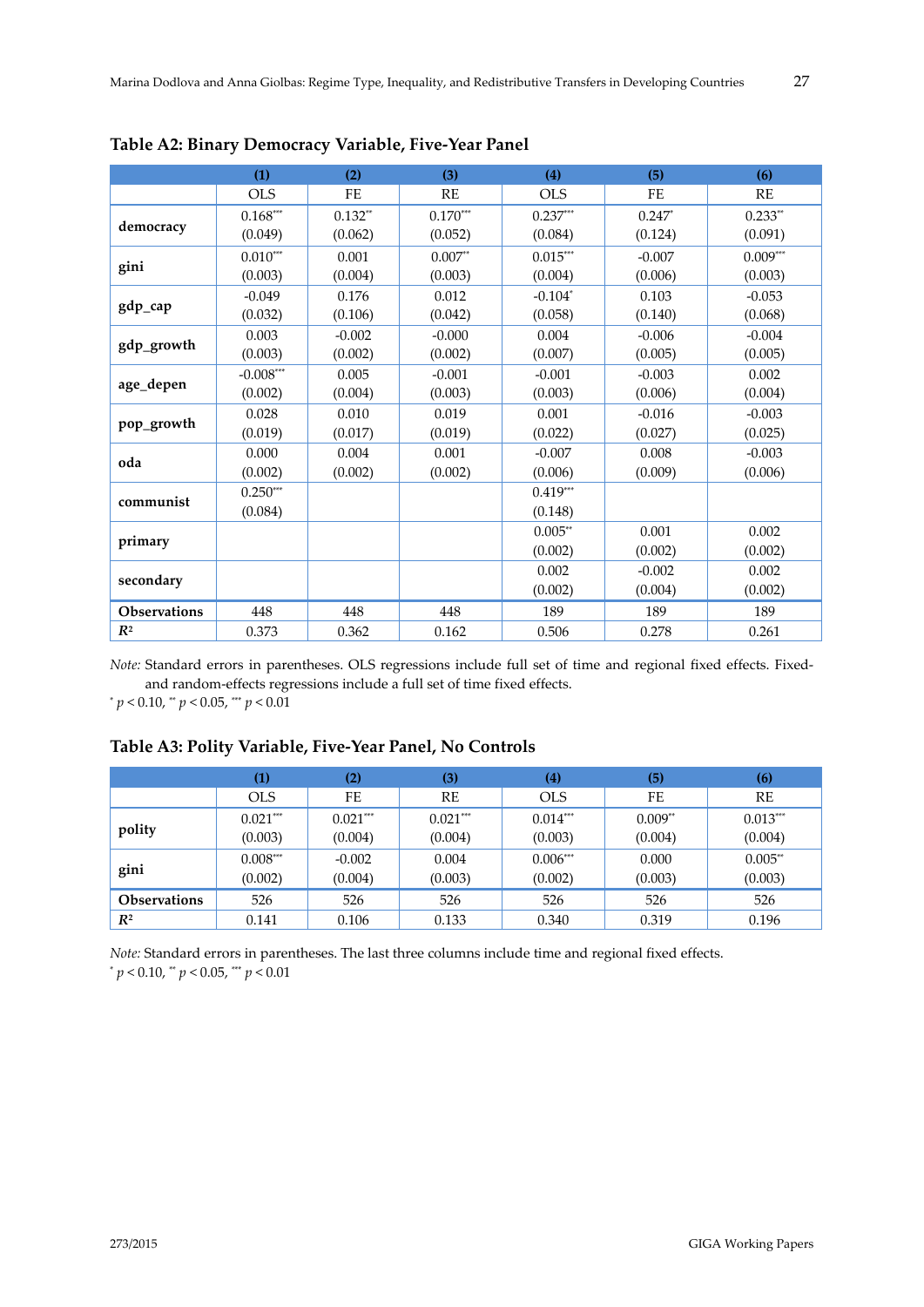|                     | $\left( 1\right)$ | (2)        | (3)        | $\left( 4\right)$ | (5)      | (6)       |
|---------------------|-------------------|------------|------------|-------------------|----------|-----------|
|                     | <b>OLS</b>        | FE         | RE         | <b>OLS</b>        | FE       | RE        |
|                     | $0.235***$        | $0.303***$ | $0.273***$ | $0.107**$         | 0.081    | $0.124**$ |
| democracy           | (0.041)           | (0.062)    | (0.052)    | (0.045)           | (0.067)  | (0.053)   |
|                     | $0.011***$        | $-0.003$   | 0.004      | $0.008***$        | $-0.000$ | $0.006**$ |
| gini                | (0.002)           | (0.005)    | (0.003)    | (0.002)           | (0.004)  | (0.003)   |
| <b>Observations</b> | 510               | 510        | 510        | 510               | 510      | 510       |
| $R^2$               | 0.113             | 0.095      | 0.095      | 0.316             | 0.319    | 0.150     |

## **Table A4: Binary Democracy Variable, Five‐Year Panel, No Controls**

*Note:* Standard errors in parentheses. The last three columns include time and regional fixed effects. \* *p* < 0.10, \*\* *p* < 0.05, \*\*\* *p* < 0.01

| Low income   | Lower-middle income | Upper-middle income |
|--------------|---------------------|---------------------|
| Afghanistan  | Egypt, Arab Rep.    | Argentina           |
| Bangladesh   | Honduras            | Botswana            |
| Bolivia      | Indonesia           | <b>Brazil</b>       |
| Burkina Faso | Nicaragua           | Chile               |
| Cambodia     | Paraguay            | Colombia            |
| China        | Philippines         | Costa Rica          |
| Ghana        | Thailand            | Dominican Republic  |
| India        |                     | Ecuador             |
| Kenya        |                     | El Salvador         |
| Lesotho      |                     | Guatemala           |
| Liberia      |                     | Maldives            |
| Malawi       |                     | Mexico              |
| Mali         |                     | Panama              |
| Mozambique   |                     | Peru                |
| Nepal        |                     | Swaziland           |
| Nigeria      |                     | Uruguay             |
| Pakistan     |                     |                     |
| Rwanda       |                     |                     |
| Sierra Leone |                     |                     |
| Sri Lanka    |                     |                     |
| Tanzania     |                     |                     |
| Uganda       |                     |                     |

#### **Table A5: Countries with a Transfer Program by Income Group**

*Note:* Countries are reported according to the year of their first transfer program.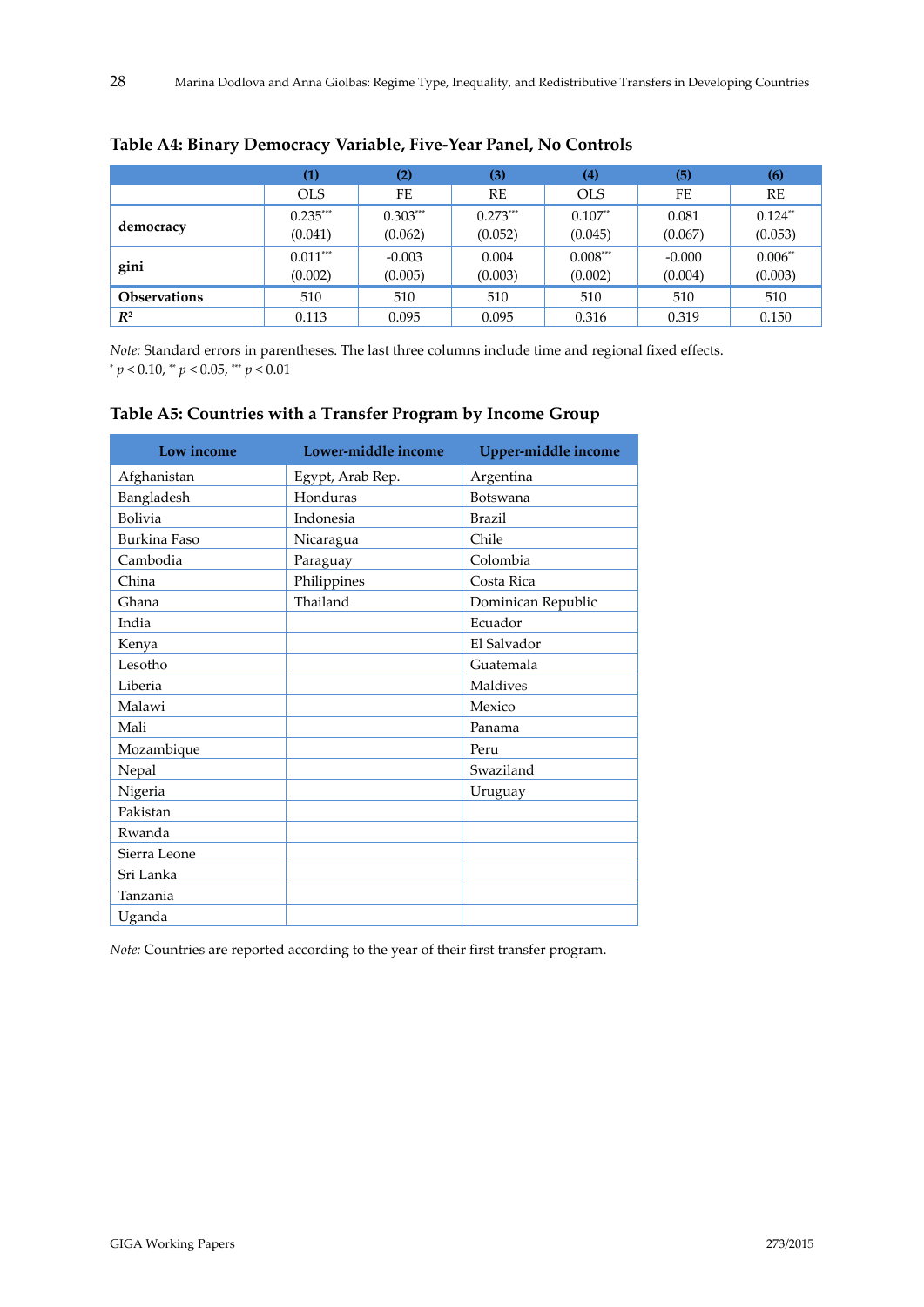| Autocracy  | Anocracy            | <b>Democracy</b>    |
|------------|---------------------|---------------------|
| Bangladesh | <b>Burkina Faso</b> | Afghanistan         |
| Chile      | Cambodia            | Argentina           |
| China      | Egypt, Arab Rep.    | Bolivia             |
| Ethiopia   | Indonesia           | Botswana            |
| Mozambique | Mexico              | <b>Brazil</b>       |
| Swaziland  | Nepal               | <b>Brunei</b>       |
|            | Nigeria             | Colombia            |
|            | Rwanda              | Costa Rica          |
|            | Tanzania            | Dominican Republic  |
|            | Uganda              | Ecuador             |
|            |                     | El Salvador         |
|            |                     | Ghana               |
|            |                     | Guatemala           |
|            |                     | India               |
|            |                     | Jamaica             |
|            |                     | Kenya               |
|            |                     | Lesotho             |
|            |                     | Maldives            |
|            |                     | Mali                |
|            |                     | Nicaragua           |
|            |                     | Pakistan            |
|            |                     | Panama              |
|            |                     | Paraguay            |
|            |                     | Peru                |
|            |                     | Philippines         |
|            |                     | Sierra Leone        |
|            |                     | Thailand            |
|            |                     | Trinidad and Tobago |
|            |                     | Uruguay             |

*Note:* Countries are reported according to the year of their first transfer program.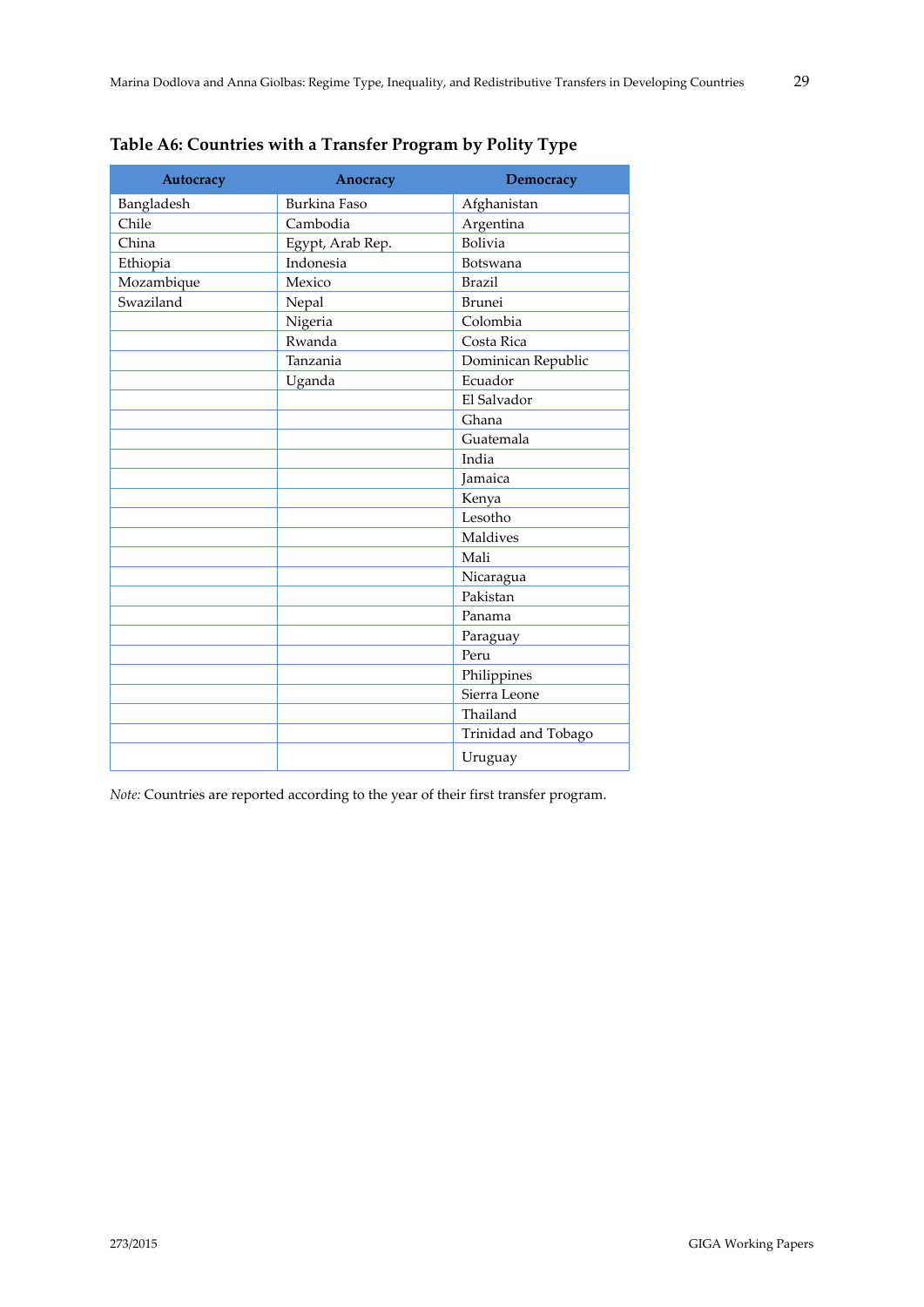| Autocracy            | Anocracy                 | Democracy       |  |
|----------------------|--------------------------|-----------------|--|
| Azerbaijan           | Algeria                  | Albania         |  |
| <b>Belarus</b>       | Angola                   | Benin           |  |
| Cuba                 | Armenia                  | Bulgaria        |  |
| Eritrea              | Bhutan                   | Burundi         |  |
| Iran, Islamic Rep.   | Cameroon                 | Cape Verde      |  |
| Kazakhstan           | Central African Republic | Comoros         |  |
| Korea, Dem. Rep.     | Chad                     | Georgia         |  |
| Lao PDR              | Congo, Dem. Rep.         | Guinea-Bissau   |  |
| Libya                | Congo, Rep.              | Guyana          |  |
| Morocco              | Cote d'Ivoire            | Hungary         |  |
| Myanmar              | Djibouti                 | Kosovo          |  |
| Syrian Arab Republic | Fiji                     | Lebanon         |  |
| Turkmenistan         | Gabon                    | Macedonia, FYR  |  |
| Uzbekistan           | Guinea                   | Malaysia        |  |
| Vietnam              | Haiti                    | Moldova         |  |
|                      | Iraq                     | Montenegro      |  |
|                      | Jordan                   | Romania         |  |
|                      | Kyrgyz Republic          | Senegal         |  |
|                      | Madagascar               | Serbia          |  |
|                      | Mauritania               | Solomon Islands |  |
|                      | Niger                    | Timor-Leste     |  |
|                      | Papua New Guinea         | Turkey          |  |
|                      | Somalia                  | Ukraine         |  |
|                      | Sudan                    |                 |  |
|                      | Suriname                 |                 |  |
|                      | Tajikistan               |                 |  |
|                      | Togo                     |                 |  |
|                      | Tunisia                  |                 |  |
|                      | Venezuela, RB            |                 |  |
|                      | Yemen, Rep.              |                 |  |
|                      | Zimbabwe                 |                 |  |

**Table A7: Countries without a Transfer Program by Polity Type**

*Note:* The polity type is reported for the year 2010.

# **Table A8: Countries with a Transfer Program by Level of Inequality**

| 15.71-40.76      | 40.77-47.06  | 47.07-52.98    | 52.99-90.00     |
|------------------|--------------|----------------|-----------------|
| Bangladesh       | Argentina    | Colombia       | Bolivia         |
| Egypt, Arab Rep. | Burkina Faso | Costa Rica     | <b>Botswana</b> |
| Indonesia        | Cambodia     | Dominican Rep. | Brazil          |
| Pakistan         | China        | Guatemala      | Chile           |
|                  | El Salvador  | India          | Ecuador         |
|                  | Maldives     | Mexico         | Honduras        |
|                  | Mali         | Nigeria        | Jamaica         |
|                  | Nepal        | Paraguay       | Kenya           |
|                  | Sierra Leone | Peru           | Malawi          |
|                  | Sri Lanka    | Philippines    | Nicaragua       |
|                  | Tanzania     | Thailand       | Panama          |
|                  | Uganda       | Sri Lanka      | Rwanda          |
|                  |              | Uruguay        | Swaziland       |

*Note:* Countries are reported according to the year of their first transfer program. Countries in the sample are evenly distributed across quartiles.